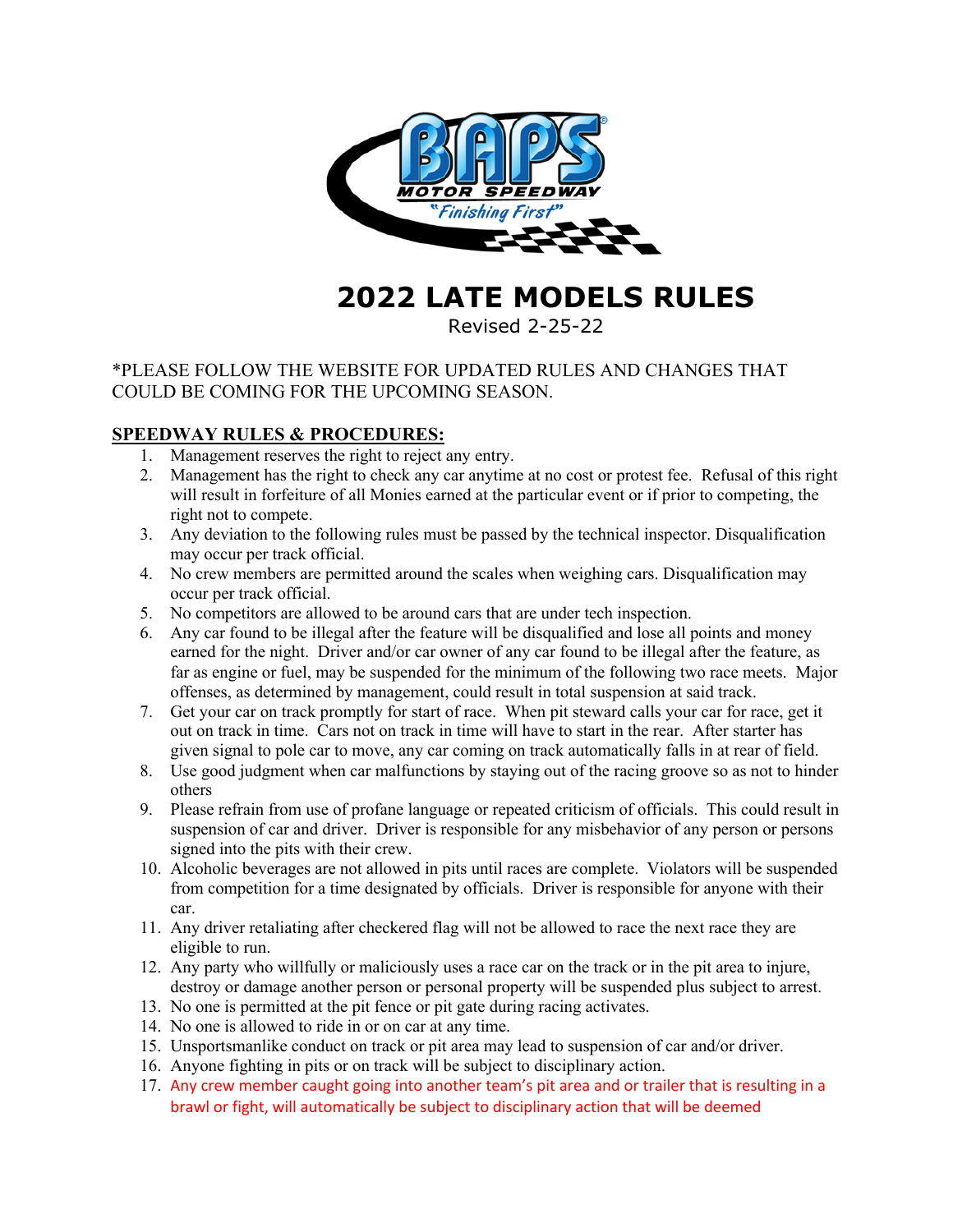appropriate by speedway officials or track management that could include point loss and/or fine and/or suspension and/or probation. Maximum fine= \$1,000

- 18. There will be no harassment of officials, tow truck operators, safety crews or ambulance crews. Anyone striking or threatening an official with bodily harm will be suspended permanently.
- 19. Any driver involved in an red flag accident will be checked by ambulance crew.
- 20. Drivers may not get out of their race cars on track, EXCEPT IN EMERGENCY. Drivers getting out of their car are done for the night and the following week. Drivers getting out to fight will receive a two weeks off and \$500 fine.
- 21. Any crew person going to announcer's booth causing a disturbance will cause the car they are with to risk disciplinary action. Once again, driver is responsible for crew.
- 22. No infield running. Drivers coming off infield causing accident will be disciplined.
- 23. In order to receive end of year point earnings, you must be in attendance at the Speedway banquet
- 24. Drivers & teams are responsible for conduct regarding social media towards race track, track officials and or divisions. Actions can result in possible suspension, point loss and probation and will be determined by management.
- 25. Anything not covered in rule book is subject to official's discretions because it is not addressed, do no assume it is legal!
- 26. Cars that exit turn 2 ramp under their own power from the racetrack will be disqualified for that event, only exceptions would be unless they are told by the race director or being towed/pushed by speedway officials.
- 27. Work Area- No 2- lap tire rule in the heat races. If a race car gets a flat tire before halfway in the feature, they will be allowed to get 2 laps to change it. Any car that gets a flat tire after halfway in the feature will not be given any time (or amount of laps) to change it, once the lineup is good we will go back to racing.

Any competitor and/or crew member that attempts to and/or does physical abuse to any event official, including pushing, punching, touching, grabbing and/or grabbing officials equipment, ext, will be subject to disqualification and/or fine and/or suspension and/or legal action and/or any other action deemed appropriate by track officials or track management. Maximum fine= \$1,000

Any competitor and/or crew member that verbally abuses any event official, event staff and or employee of the speedway will be subject to disqualification and/or fine and/or legal action and/or any other action deemed appropriate by track officials or track management. Maximum fine=\$500

Any competitor and/or crew member that goes into another competitors pit area or to any competitors car and becomes involved in any type of altercation will be subject to disqualification and/or fine and/or suspension and/or loss of points and/or any other action deemed appropriate by track officials or track management. Maximum fine= \$1000

Any competitor and/or crew member involved in an altercation that results in physical contact will be subject to disqualification and/or fine and/or suspension and/or loss of points and/or any other action deemed appropriate by track officials or track management. Maximum fine= \$1,000

Any competitor that fails to quickly stop for a red flag or drives through the incident area will be subject to a 2 running position penalty and/or disqualification and/or fine and/or suspension and/of loss of points and/or any other action deemed appropriate by track officials or track management. Maximum fine= \$500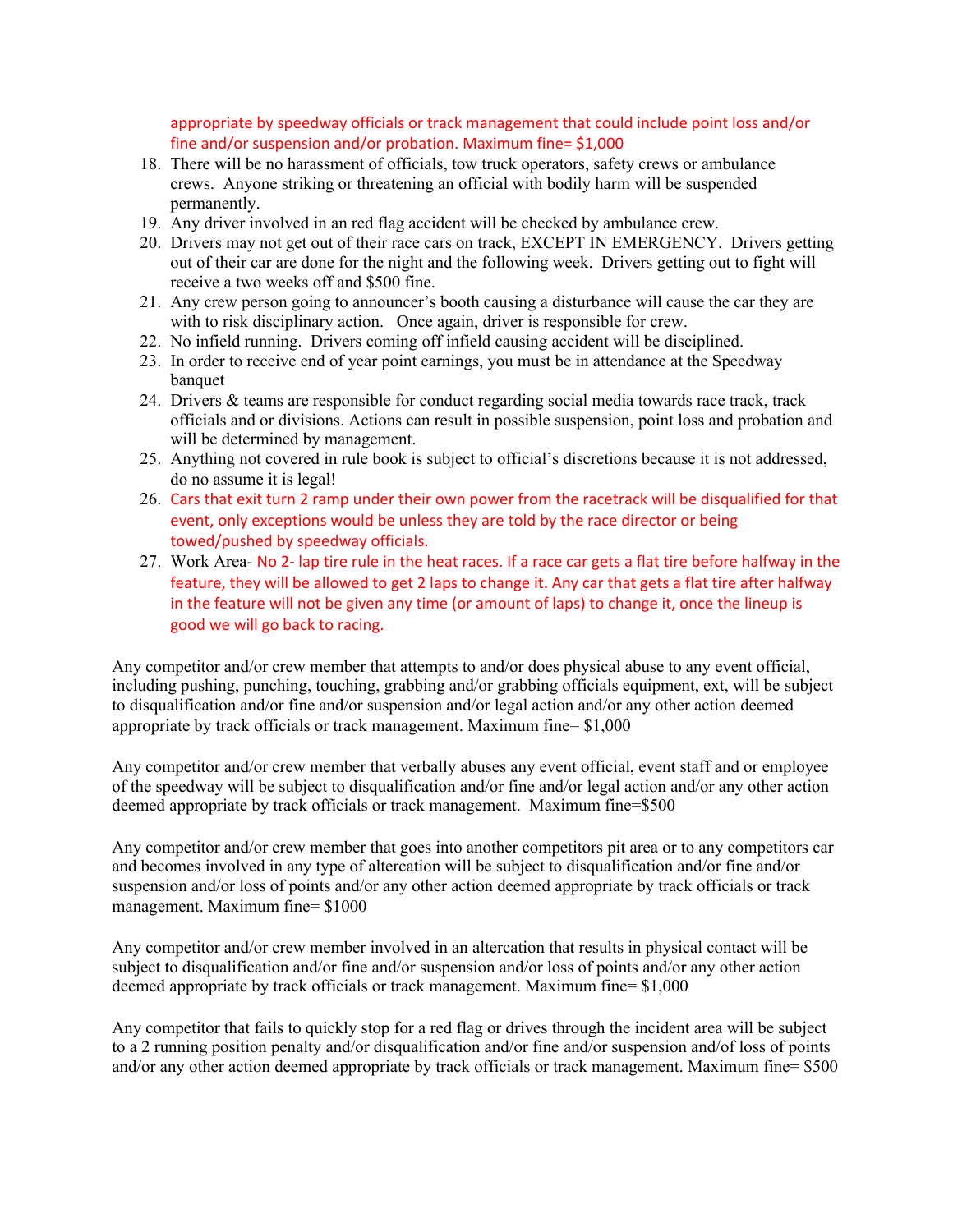Any competitor and/or crew member who goes out onto the racing surface or any other controlled area including infield when closed to team members without permission under a controlled period will be subject to disqualification and/or fine and/or suspension and/or loss of points and/or any other actions deemed appropriate by track officials or track management. Maximum fine= \$500

# **DRIVERS MEETING**

- a). All drivers must attend the drivers' meeting. Drivers in violation of not attending the Drivers' Meeting could face a fine, loss of driver's points, owner's points and/or suspension.
- B). The number of racecars starting each event and the number of laps for each event may be announced at the drivers' meeting.
	- C). Any changes in the basic event night program due to car count, track conditions and/or any other circumstances may be announced at the drivers' meeting.

## STARTS:

- A). The race will begin immediately once the racing surface is clear and the cars are properly aligned in their assigned starting positions.
- B.) Any driver, team, and/or car, who purposely attempts to hold up the start of any race will be placed at the rear of the lineup and could be disqualified from the event, suspended and/or fined at the discretion of the TRACK OFFICIALS.
- C.) Once the allotted time (announced at the driver's meeting) allowed for being on the track or in the push-off lane, ready to race, has expired, any late car will be penalized two (2) starting positions. Any car pushed after the field has started assembling must start at the rear of the field. This rule may be adjusted from time to time at the discretion of the track race director.
- D.) All starts and restarts will take place at a consistent speed. Consistent speed will be at the discretion of Track Officials. Starts will take place within a designated area that will be identified at

the driver's meeting. Any car out of line and/or passing before this point will bring out a caution period and will be penalized two (2) positions on the ensuing restart. If an offending car is located on the last row of the starting grid then that car is allowed to restart but will be penalized 2 positions from its finishing position. If the same car commits a second offense it shall be disqualified from that event.

All front row cars must choose their racing line coming out of turn three (3) and must maintain that line until the start or restart occurs. Failure to do so will result in a two (2) position penalty.

E.) In the event that the race is not properly started by the two (2) front row cars, the responsible car(s) will be moved to the second row. Failure to acknowledge and comply with the

"move back" signal will result in instant disqualification from the racing event.

F.) Alternate starters for any race will not be permitted to start any race after the original start has taken place.

## **Single File Restarts**

A). A restart cone will be placed on the front straightaway. Cars will assemble in a single file running order.

B.) All cars must pass to the right of the restart cone(s) in a single file, nose-to tail manner.

C). If a car passes to the left of the restart cone, hits the cone, passes another car before reaching the cone, is not in a proper nose-to tail alignment and/or is guilty of an excessive gap between cars, then that car will be penalized two positions. Any car in the last 2 running positions of the restart that commits an offense will be allowed to restart but will be penalized 2 finishing positions. If there are multiple violations, the car may be disqualified from the event

## **RACING**

a) Any car that does not race on the designated racing surface in order to better its position will be black flagged and penalized at the discretion of the TRACK Officials.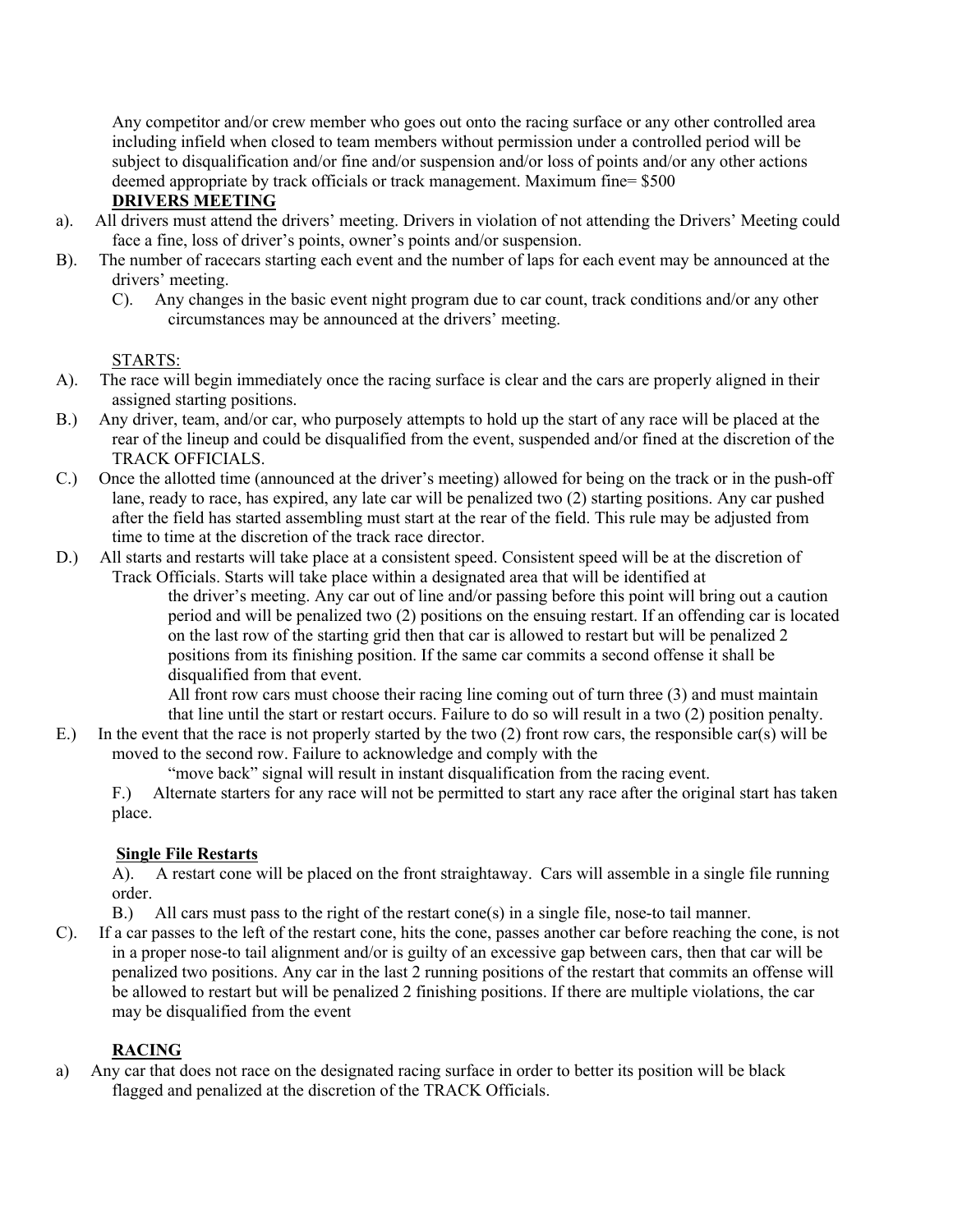- B.) The maximum number of event laps will be stated by the Race Director during the driver's meeting but may change due to extenuating circumstances.
- C.) Cars and/or teams will not be permitted to be 'pushed-off' during any green flag conditions. An offending car will be automatically disqualified.
- D.) Any car that spins, is involved in an incident and/or has a problem but does not bring out the yellow flag and/or create a caution period, will blend back into the field where the driver is able to do so. If there is a caution period, the TRACK Officials will determine the placement of the car(s) involved. The placement of the car will be where the car blended back into the field.
	- E) At the discretion of the RACE TRACK Official any car that is involved in two (2) single car spins that are unaided may be disqualified from the event. If the car spins unaided for third time it will result in automatic disqualification from the rest of the night.
- F.) At the discretion of the TRACK Official any car that intentionally brings out a caution period will be disqualified from the event.
- G.) All races must be completed. This means if the yellow flag is displayed or caution lights illuminated prior to the leader receiving the checkered flag under the flagstand with timing & scoring, that race will be restarted and run the scheduled number of laps.

Under certain conditions, at the discretion of TRACK Officials in the safety of the track may this change due to weather and or township rules.

- H.) If a race is red flagged due to weather conditions and cars are sent to the pits, then any and all work, including tire changes, is permitted.
- I). Any cars that require a push start during a yellow caution period, will be considered involved in the incident which brought out the yellow flag and that car will have to restart at the rear of the field.
- J.) Any cars that stop, either on the racing surface and/or in the pit/designated work area, during a caution period will restart at the rear of the field.
- K) The feature event will be considered a complete event when 50% of the scheduled or announced laps have been completed. E.I.R.I. (Except in Rare Instances)
- L.) Officials may complete an event, at any completed lap count, at their discretion, if a condition or circumstances create a reasonable inability to continue. The race will be considered complete unless announced otherwise.
- M.) If, when officials determine in their sole discretion that unforeseen circumstances prevent the completion of the advertised distance or make it impractical to continue or complete the Race within a reasonable time after it has been stopped, the Race will be considered officially completed as of the last lap completed by the leader prior to the Race halt. The finishing positions will be determined, as they would have held if the Race had been restarted

## Weighing/Scales

- 1. All cars will weigh as directed by announcement, radio message or posted at the designated Scales, per the weight rule, and track layout. All cars must weigh in immediately following their Races as directed. Any detour, redirection, mud puddle meandering, may result in disqualification or penalty
- 2. The winner must weigh prior to any Winner's Circle Interview or Presentation.
- 3. Any detour to the scale, may result in loss of finish position or time. Should any car stop on the way to the Scales and be touched by anyone other than a Race Official, the Driver may be disqualified. Any car not meeting the minimum weight, after the designated event will lose its time, and/or finishing position from that event.
- 4. The scales used for the event, provided by the series or the track, will be considered the official scales for the event.
- 5. Scales will be available for any team to verify its car weight as determined by the official scales for that event.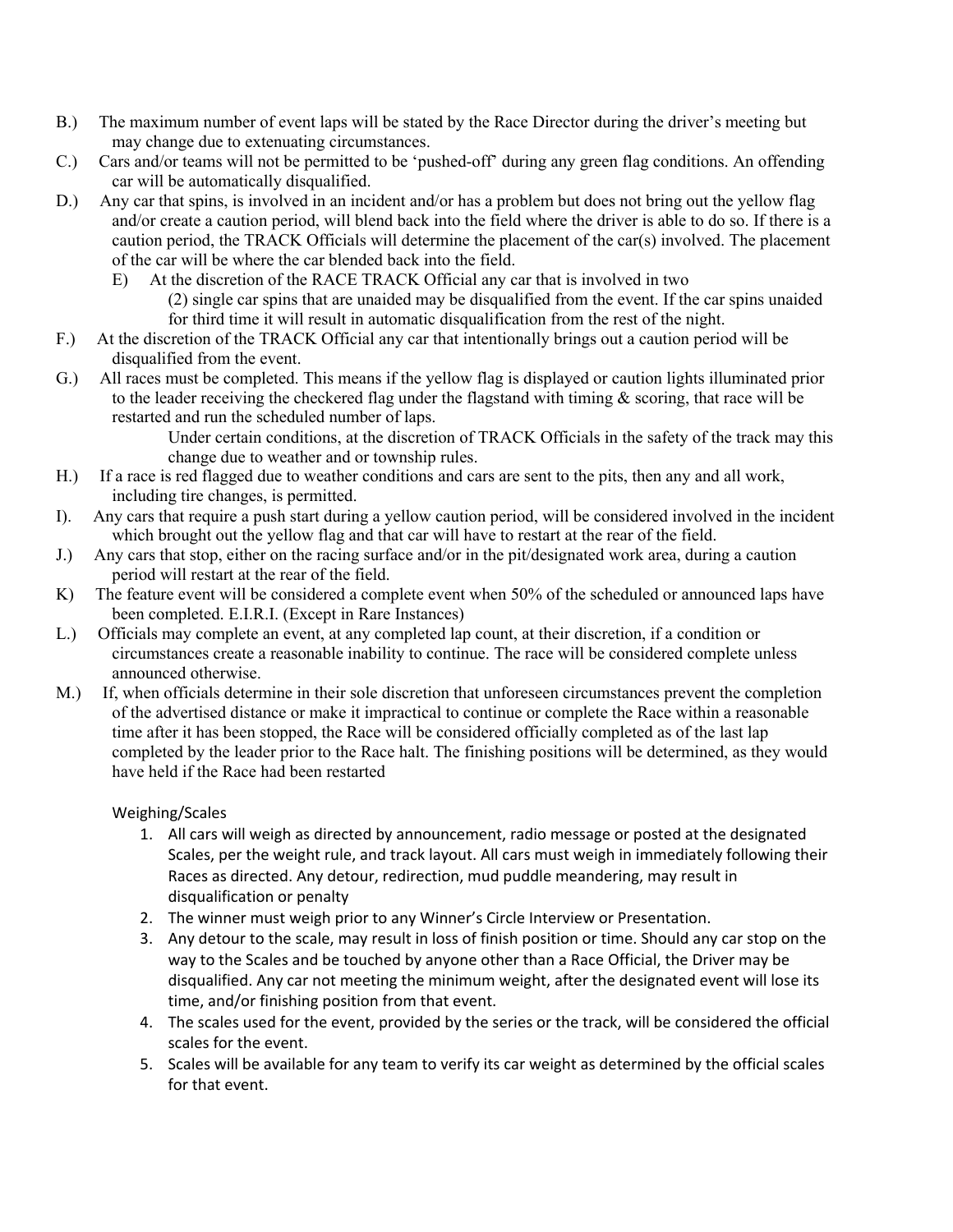- 6. The number of cars to be scaled nightly will be announced at the drivers meeting, on the pit board and/or instructed via the driver's one-way radio.
- 7. At the scales, the car must present themselves directly on to the scales. The figure shown is the official weight for that car.
- 8. Officials will allow a car to re-scale two times by pulling off scale and pulling back on. Reading of the third attempt will become the entered weight.
- 9. If, at the scales, the car fails to meet the minimum weight, the following penalties apply:
- a. Time Trials: The car forfeits the earned time trial and must start last in a heat race.

b. Heat Race: Car is penalized for that event but remains eligible for the next qualifying race.

c. Preliminary Mains, LCS and Feature: Car and Driver will be scored in the last finishing position of the race.

Fuel

- 1. Fuel additives, including but not limited to nitro, nitro methane and/or nitrous oxide injection will not be permitted. Pure methanol and/or other approved fuels will be permitted. Fuel samples may be taken from time-to-time for inspection and analysis.
- 2. A fuel cell with bladder and foam will be the only type fuel cells permitted. The fuel cell must be of one-piece construction of cross-link polyethylene plastic. Alterations and modifications will not be permitted.

Traction Control Devices

- 1. Traction control devices of any type are not permitted at any time, during any event.
- 2. From time-to-time random inspections will occur and various components may be impounded for further analysis and inspection including, but not limited to ignition systems, ignition boxes, wiring looms and/or tachometers.

## Red Flag:

- 1. All red flags are considered closed red flags unless Track Officials determines it needs to be an open red. In an open red flag, a work area may be designated on the racing surface. All cars will be moved to the designated work area on the racing surface before work begins.
- 2. When the red flag is displayed all cars on the racing surface and in the pit, areas must come to a complete stop in a controlled manner, while not stopping and/or driving through the area of the incident. Cars are not permitted to move for any reason unless instructed by Track Officials. Any car that moves during the red flag without permission will be penalized and/or parked.
- 3. At the discretion of Track Officials, a work area may be designated on the racing surface. All cars will be pushed to the designated work area on the racing surface before work begins.
- 4. During any red flag situation all drivers, unless involved in the incident must remain in their car unless otherwise instructed by Track Officials.
- 5. During any red flag, once the field is stopped, the race director may offer the opportunity for any car to pit by signaling to do so with instruction over the one-way radio. Any car that pits for service during the red flag period will surrender it's running position and have to restart at the rear of the field and/or if the race is cancelled due to inclement weather, the car will be scored behind those cars which did not pit.
- 6. If the race is red flagged due to inclement weather conditions, work and tire changes will be permitted.
- 7. CLOSED RED: The track will be closed. Crew members will not be permitted on the racetrack and/or to their race cars.
- 8. OPEN RED: The Race Director will determine when the track is open. Any repairs and/or adjustments, except changing a tire or wheel, can be made to the race car. When the Race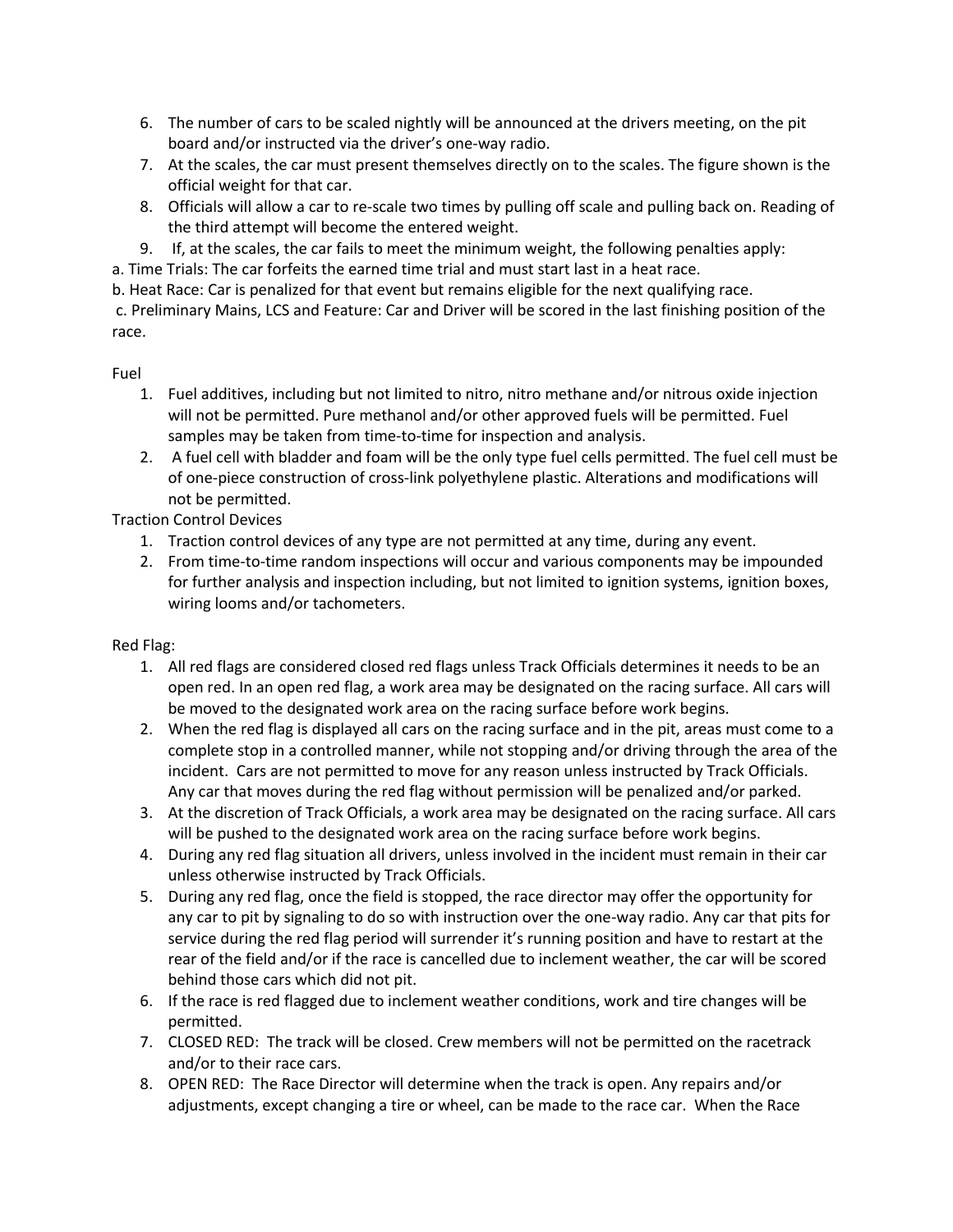Director determines that the racing may resume; an air horn designating the start of a 2-minute work period will be sounded. At one-minute remaining, the air horn will be sounded twice. At the end of the 2-minute period the horn will be sounded, officially ending the work period. Crews must be clear of their car when the 2-minute period has expired or be penalized 2 running positions. Last row cars violating this procedure will be penalized 2 positions from their finishing position. Any car still being worked on once the field has started assembling will be disqualified and not allowed to re-enter the race.

#### **POST RACE INSPECTION**

Any car that is ordered to the post-race technical inspection are a will be checked by the officials to determine if it has conformed to the general as well as the specific rules.

Any member who fails to tear down an engine for inspection when requested to do so by the track official, will be subject to a fine not less than \$500 and/or definite or indefinite suspension from BAPS MOTOR SPEEDWAY, and loss of money earned during the event.

#### **PROTESTS**

If a competitor believes that another competitor running in the same event has or will obtain a significant unfair competitive advantage by some action that they believe is in violation of the track rules, they must protest such action to a track official. The protest must be made in writing by the driver, crew chief or car owner within ten (15) minutes after completion of the event.

Each protest shall be accompanied by a \$500 protest fee.

The track official shall decide whether the matter is valid and if so, shall decide as promptly as possible and shall inform the parties of the decision. In deciding the protest, the track official may take whatever action deemed appropriate to further the interest of fairness and finality in competition results. Such action includes, but is not limited to, revising the official race results, imposing penalties, disqualification, suspension, monitory fine, subtracting points, or takes no action.

Matters not subject to protest: No protest will be accepted that is directed to a decision of a track official or supervisory official on any subject.

DRIVER OR OWNER MUST ATTEND BANQUET TO RECEIVE AWARDS WARNING ANY AND ALL FUEL THAT TESTS CLOUDLY AND DOES NOT SMELL PROPER WILL BE DEEMED ILLEGAL AND NOT PERMITTED TO RUN! THE BASE FUEL USED FOR OUT TESTING WILL BE THE TRACK FUEL. **NO EXCEPTIONS**

#### **HANDICAPPING:**

HEAT RACES: ALL DRIVERS WILL DRAW A PILL WHEN THEY SIGN IN AT THE PIT SHACK. HEAT RACES WILL BE LINED UP OFF PILL DRAW.

31 CARS OR LESS: 3 HEAT RACES 4 CARS (HANDICAP) & 6 CARS QUALIFY

32 CARS OR MORE: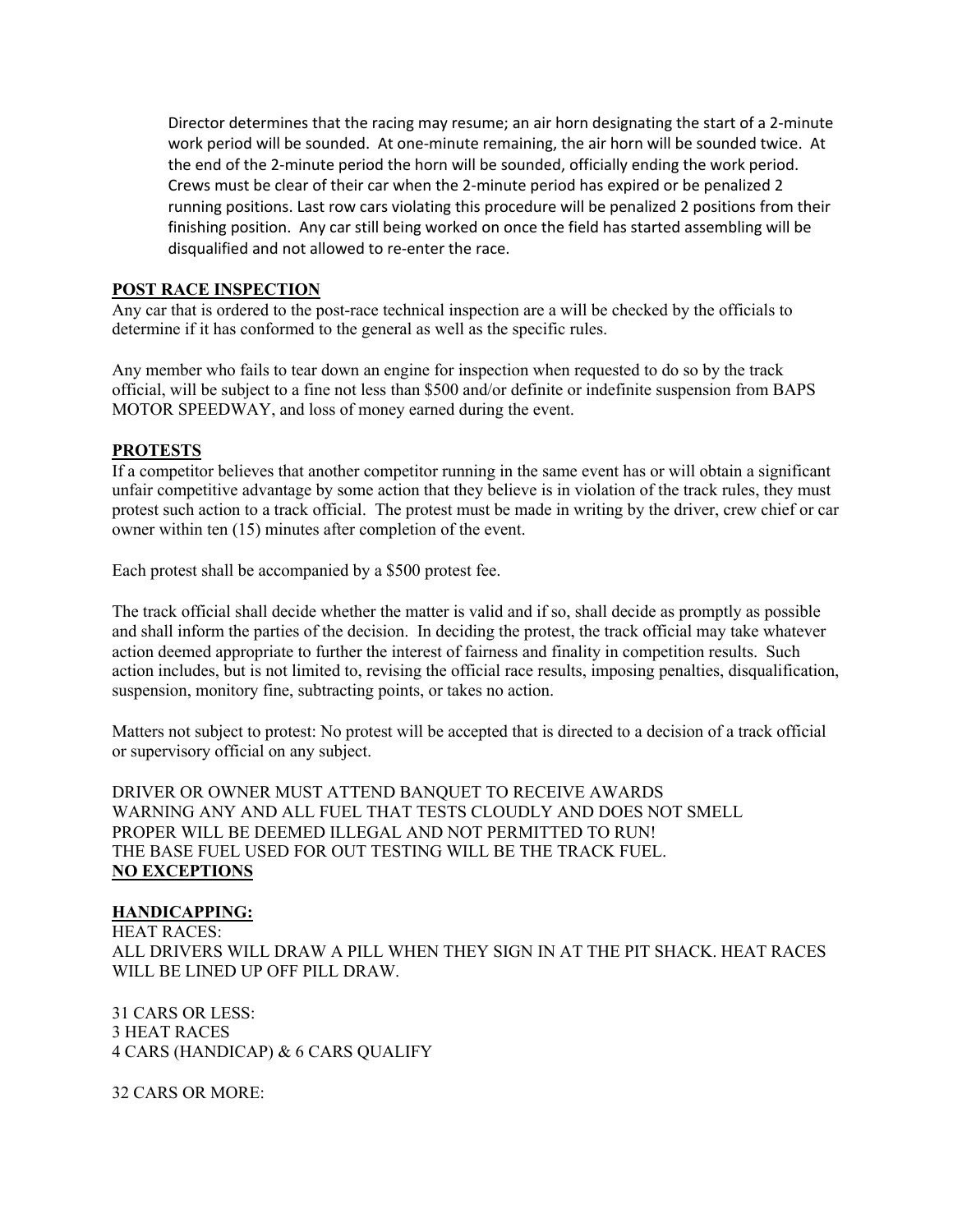4 HEAT RACES 3 CARS (HANDICAP) & 5 CARS QUALIFY

#### **CONSI:**

31 CARS OR LESS WILL HAVE 6 CARS QUALIFY 32 CARS OR MORE WILL HAVE 4 CARS QUALIFY

#### **FEATURE:**

A) THE FIRST 3 RACES OF THE SEASON THE TOP 12 QUALIFIERS FROM THE HEAT RACES WILL REDRAW FOR TOP 12 STARTING SPOTS.

B) STARTING WEEK 4 THE TOP 12 QUALIFIERS FROM THE HEAT RACES WILL LINE UP FOR THE FEATURE BY HEAT RACE FINISH (HEADS UP). IF THE PREVIOUS FEATURE WINNER IS IN THE HANDICAP, HE WILL AUTOMATICALLY START 12TH IN THE FEATURE. ALL OTHER DRIVERS THAT ARE IN THE HANDICAP LINEUP WILL BE AN INVERSION PILL DRAWN THAT COULD BE POSTIONS 1-11.

C)ALL PREVIOUS WINNERS WILL HAVE TO SERVE THEIR PENALTY AT THE NEXT RACE THEY ATTEND UNLESS THE NEXT EVENT IS A TIME TRIAL SHOW OR SPECIAL FORMAT. IF THE NEXT RACE IS A TIME TRIAL/SPECIAL FORMAT THAT DRIVER WILL SERVES HIS "WIN" PENALTY AT THE NEXT RACE HE RUNS. D) ALTERNATE MUST BE ON TRACK TO BE ELIGIBLE IF NEEDED.

#### **Line-Ups for heats/B-main/feature:**

When the original lineup is posted if 1 or 2 cars in the same row fail to start or are involved in a crash before one lap is completed, we will slid the rows.

When the original lineup is posted if 3 or more cars in the same row fail to start or are involved in a crash before one lap is completed, we will criss-cross the rows

#### **RULES:**

Any car may be checked for engine, chassis, oil, fuel, tires, wheels, rear ends or sound legality at any time by a BAPS MOTOR SPEEDWAY Technical Inspector or Official. Upon entering a car for BAPS MOTOR SPEEDWAY competition, the driver (and possibly the owner) is responsible for the legality of their car and will suffer all penalties resulting with the car violating these rules. Refusal to submit a car, engine or parts for inspection or measurement upon the request of an BAPS MOTOR SPEEDWAY Technical Inspector will result in an immediate disqualification and possible suspension by BAPS MOTOR SPEEDWAY management.

No equipment or racecar will be considered as having been approved by reason of having passed through inspection "unobserved." Regardless of a car passing prior inspections, compliance with all rules must be made at each post-race inspection. No expressed or implied warranty of safety shall result from the technical inspection or approval. Any rules or guidelines not covered will be governed at the discretion of the BAPS MOTOR SPEEDWAY management and the Technical Inspector.

Enforcement of Specification Rules: All BAPS MOTOR SPEEDWAY -approved weighing, measuring and testing devices used by the BAPS MOTOR SPEEDWAY Technical Inspector are the standards that will determine compliance with the rules and regulations. A competitor's equipment, gauge or instrument will have no bearing on the enforcement of these rules.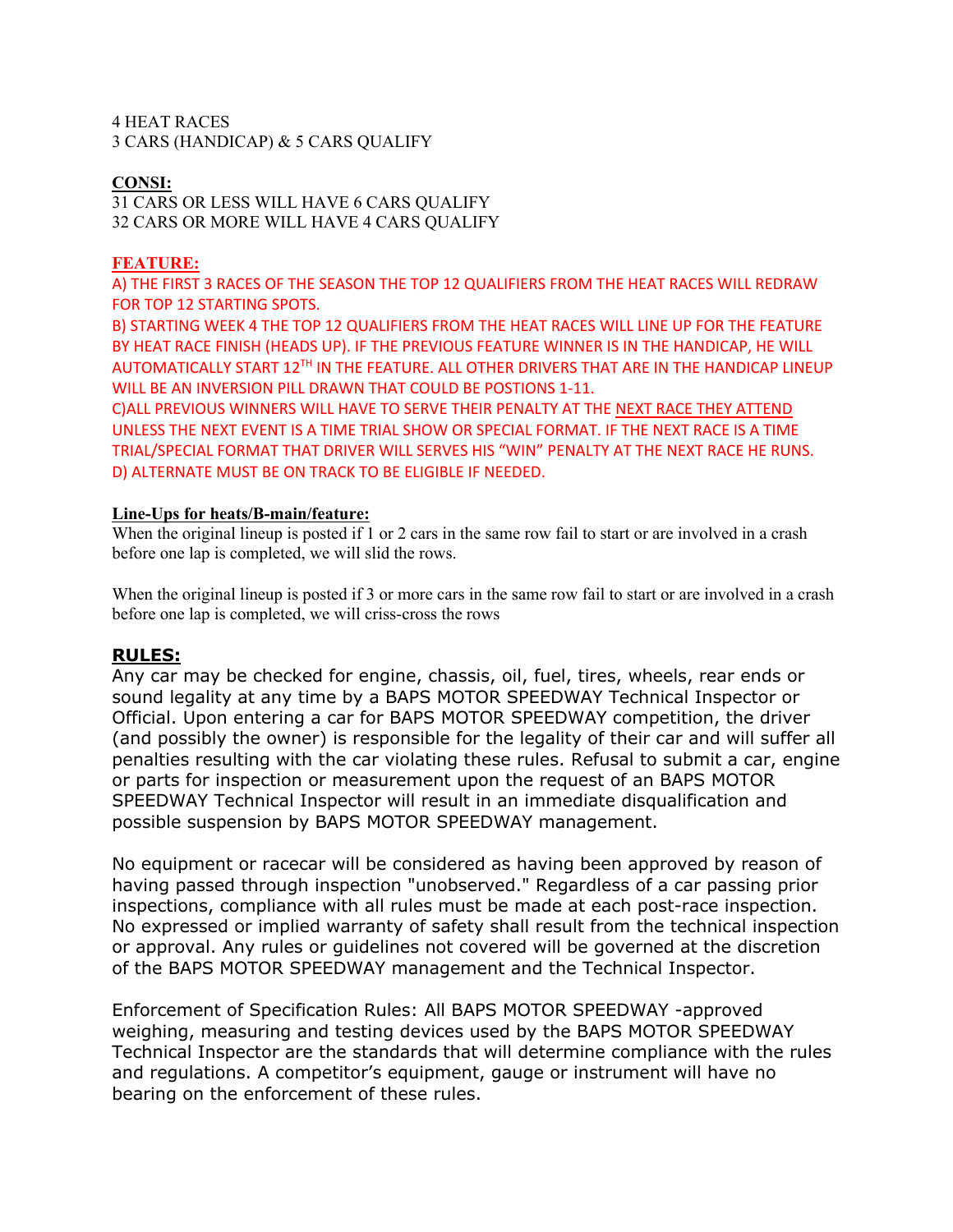Impounding - BAPS MOTOR SPEEDWAY officials reserve the right to impound any racecar or remove any component on a racecar (including the engine) at any time.

Confiscation of Illegal or Unauthorized Components - The use of illegal or unauthorized components on racecar will result in the confiscation of the said components. These components will then become the property of BAPS MOTOR SPEEDWAY and will not be returned. Failure to surrender the illegal parts will lead to a minimum two (2) week suspension (mandatory) for the car owner, car and driver. This will turn into an indefinite suspension until the said illegal component is turned over to BAPS MOTOR SPEEDWAY management.

New Enforcement Procedures, Equipment or Methods: Due to the rapidly changing technology of motorsports, BAPS MOTOR SPEEDWAY officials will continue to develop new procedures, equipment and methods to enforce the rules and guidelines contained within this rulebook or succeeding rules bulletins. These procedures, equipment and methods will be based on common sense, consistency, impartiality and fair play. These procedures, equipment and methods may be introduced at any time without prior notice to the participants.

Driver Requirements: All drivers must be at least sixteen-(15) years of age to compete in this division. Drivers under eighteen (18) years of age must have a signed and notarized Parental Consent form by both parents or legal guardians and said documents must be in the hands of the BAPS MOTOR SPEEDWAY management before participation of said individual will be permitted.

BAPS MOTOR SPEEDWAY is private property. Any person on this property without the permission of the management of BAPS MOTOR SPEEDWAY is guilty of trespass and subject to the penalties prescribed by law. Through the purchase of a pit pass or admission ticket, a person is given the authority and the right to be on this property in conjunction with the related racing activities. However, management reserves the right to revoke or cancel this authority at any time that it feels that person's presence or conduct is not in the best interest of the sport of auto racing, fellow competitors, the fans, management and the employees of the speedway.

EQUIPMENT & APPAREL FOR ALL DRIVERS No express or implied warranty of safety shall result from publication of, or compliance with these rules and regulations. They are intended as a guide for the conduct of the sport and are in no way a guarantee against injury or death to participants, spectators or others. Whenever there is a conflict between a safety provision provided herein and any other rule, the safety provision shall take precedence.

1. HELMET: BAPS MOTOR SPEEDWAY requires that a driver must wear an automotive racing type helmet of current standards of SA2010 or SA2015 rating any time he/she is on the track for slow laps, practice or racing conditions. Drivers without a helmet meeting the BAPS MOTOR SPEEDWAY minimum Snell standards may not be permitted on the racetrack in a racecar.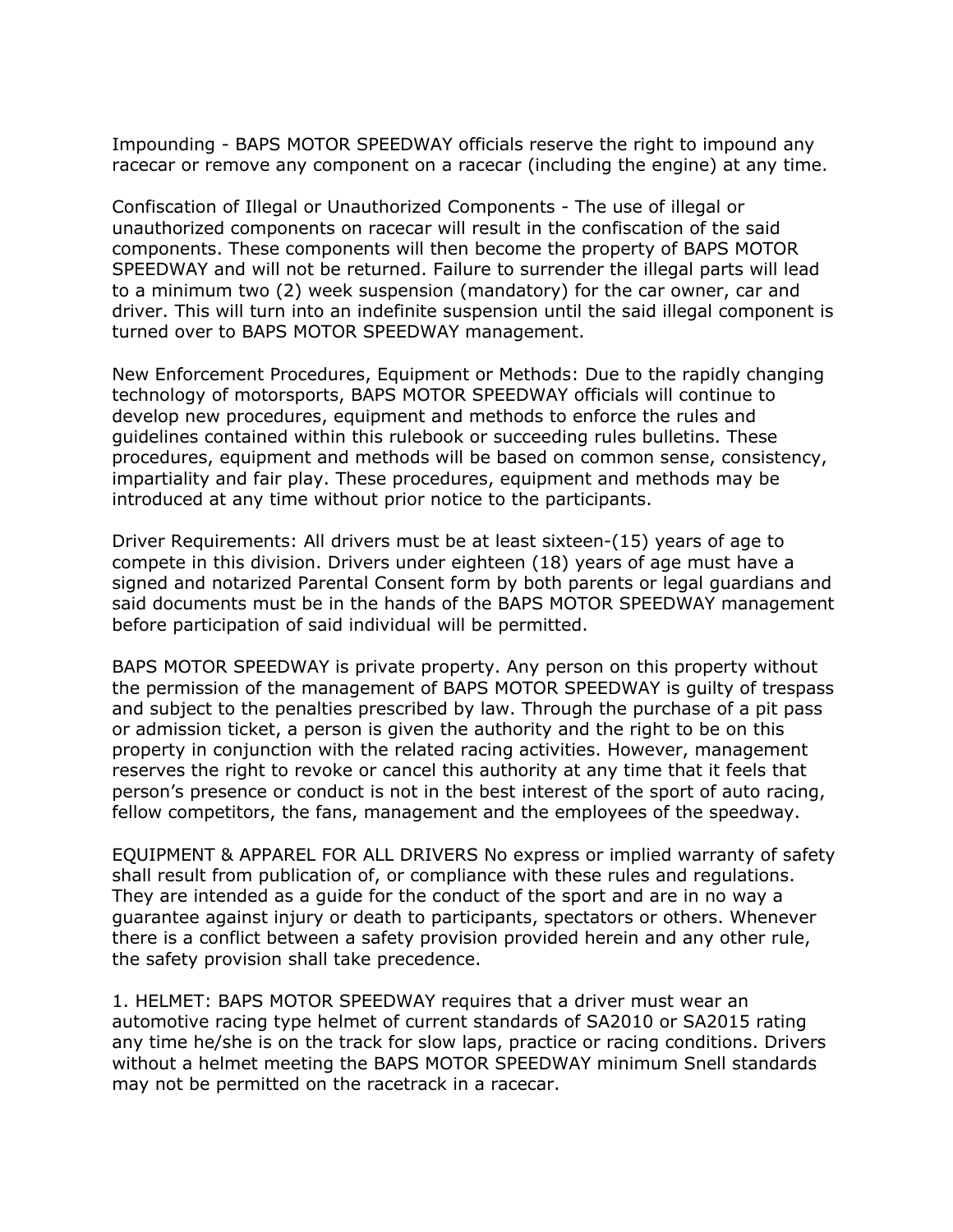A helmet is designed to absorb energy once. If a significant impact has occurred to the helmet, it is highly recommended that it be sent back to the manufacturer for evaluation. Helmets are subject to inspection at each event by the technical inspector or other BAPS MOTOR SPEEDWAY official. A full-face helmet is highly recommended. Eye protection is mandatory when an open face helmet is used.

Helmets with Radio Harnesses: Many drivers compete in other racing series' that permit the use of radios. If a driver should use that helmet to compete in an BAPS MOTOR SPEEDWAY event, he/she must duct tape the connector end to the back of their helmet. This is the only way in which this helmet will be permitted without actually removing the entire radio harness from the helmet.

2. FIRE SUITS: All drivers must wear an BAPS MOTOR SPEEDWAY - approved fireretardant suit of Nomex or equivalent material any time they are on the track. A double layer or more is highly recommended. It is also recommended that a suit be kept free of grease, oil or other flammable substances. If the suit is two-piece, both the top and bottom must be worn at all times while operating a racecar (NO EXCEPTIONS!).

3. FIRE EXTINGUISHERS: An on-board fire extinguisher is highly recommended. If used, they must be securely fastened and within reach of the driver. It is also recommended to recharge the extinguisher at least once a year.

NECK COLLARS: All drivers under the age of 16 must wear a neck collar anytime he/she is on the track for slow laps, practice or racing conditions. Neck collars are highly recommended for all other drivers.

OTHER SUGGESTED EQUIPMENT / APPAREL: Some of these items are not required, but they are all highly recommended. 1) Flame retardant racing gloves, underwear, socks and

shoes 2) Head sock (balaclava) and knee pads. 3) Steering wheel "nose pad" and roll bar padding. 4) Arm restraints and helmet restraint on the seat. 5) Safety wire on hood and trunk zeus buttons and other nuts and bolts throughout the car. 6) Interior door pads, tunnel pads and other upholstery.

FRAMES, BODY, SUSPENSION, etc. for LATE MODELS:

1. APPEARANCE OF THE CAR: All competitors must present a neat and clean appearing car for any BAPS MOTOR SPEEDWAY event. Crash damaged cars must be repaired to the minimum technical standards before returning to competition. Any car returning to the speedway without a hood must have a fan shroud in place or it will be denied to return to competition. A Technical Inspector or BAPS MOTOR SPEEDWAY official may deny a car from competing if it does not meet the minimum acceptable standards as mentioned above. BAPS MOTOR SPEEDWAY management reserves the right to deny access in competition because of a sponsorship, advertisement, paint scheme and/or lettering on a car not in "good taste," or in the spirit of keeping this a "family entertainment" sport.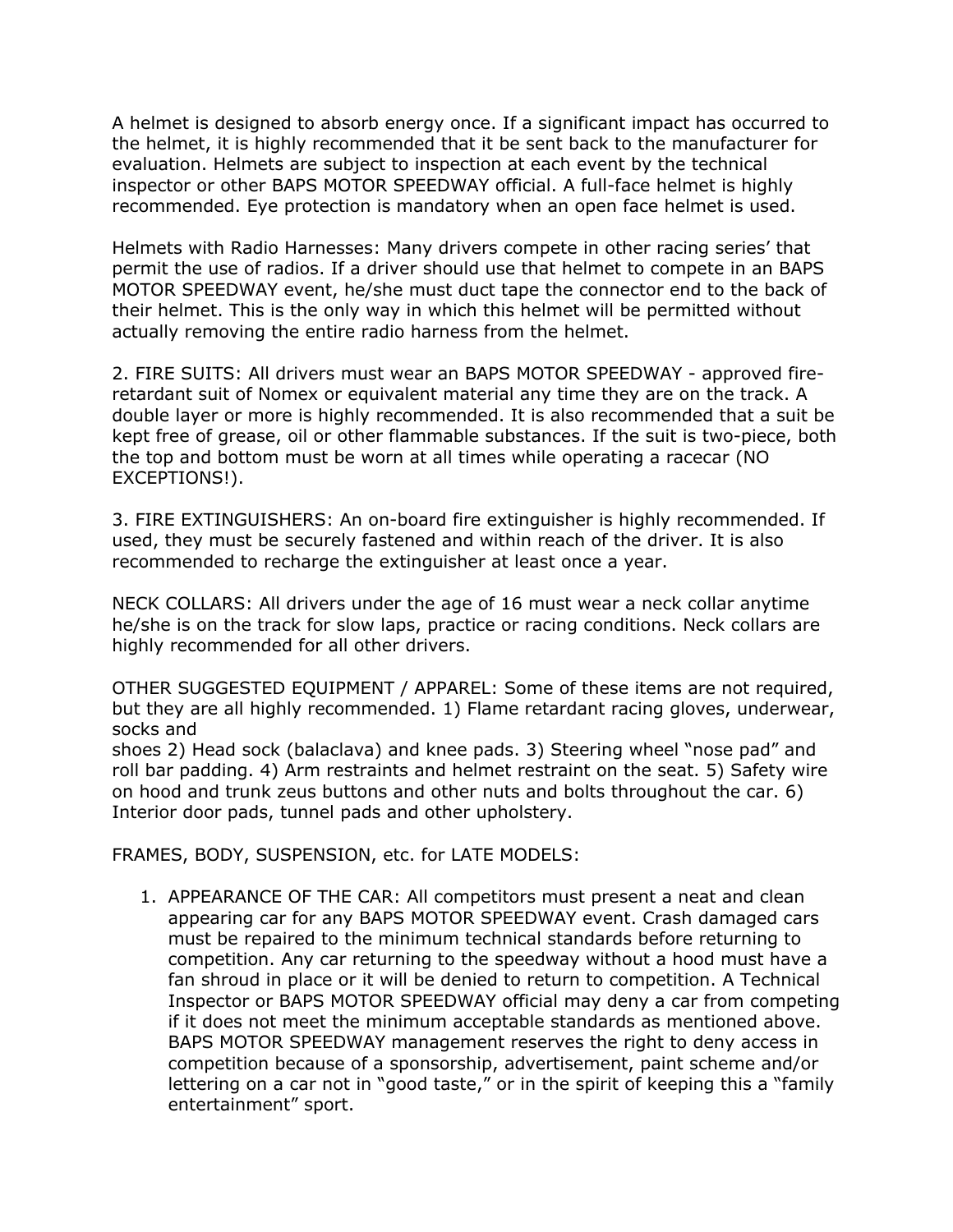2. BODY: The body must conform to current nationally accepted Late Model body specification rules as in Lucas Oil & world of outlaw series. Lexan is permitted and can be used for front roof supports and side panels of the hatchback only. Roof side panels must be similar, symmetrical and the same length on both sides of car. Sharp edges are not permitted. The body line must be a smooth even line from front to rear.

A) Spoiler: The rear spoiler must be either lexan or aluminum only. Spoiler may have three-

(3) 18.0" long solid supports not to extend back beyond the rear edge of the spoiler. The total front surface area of the spoiler may not exceed 8.0" from the deck to the top tip of the spoiler. The spoiler may not be suspended above the deck to create a "wing effect."

B) Nose Piece: An aftermarket nose piece is permitted within the same manufacturer line (i.e. a Ford style nose piece, must be used with a Ford engine). No wedge-type noses are permitted.

C) Bumpers: Racing type bumpers permitted. 1) Front Bumper – The front bumper may not extend beyond the outside of the nosepiece.

D) Rear Bumper - The rear bumper may not extend more than three inches from the outside of frame rails or the ends must be rounded/radiused and directed towards the front of the car

E) Skid rails must be tight to the body except a kick out of skid rail permitted 18.0" in front of rear tire but may not extend past tread of any tire at any time.

F) All bumpers and rails must meet the approval of technical inspector.

G) Belly Pans – Belly pans or any type of enclosure on the bottom of the car will not be permitted. A skid plate (maximum 1/8" thickness) is permitted to protect the oil pan.

E) Wings/Tunnels – Any type of air deflection devise is not permitted underneath the body and/or chassis of the car.

F) Stone Deflector – A maximum of one-(1) stone deflector, for rear mounted oil pumps, oil filters and for the main oil tank is permitted. The deflector may be constructed of steel, aluminum, or heavy gauge wire, the cover may only be mounted near the unit it is designed to protect with a maximum size of 18.0" x 18.0" and only mounted from the upper right frame rail to the lower right frame rail.

G) Rear Deck Panels – Panels of any type under the rear deck running from the front to the rear of the car will not be permitted.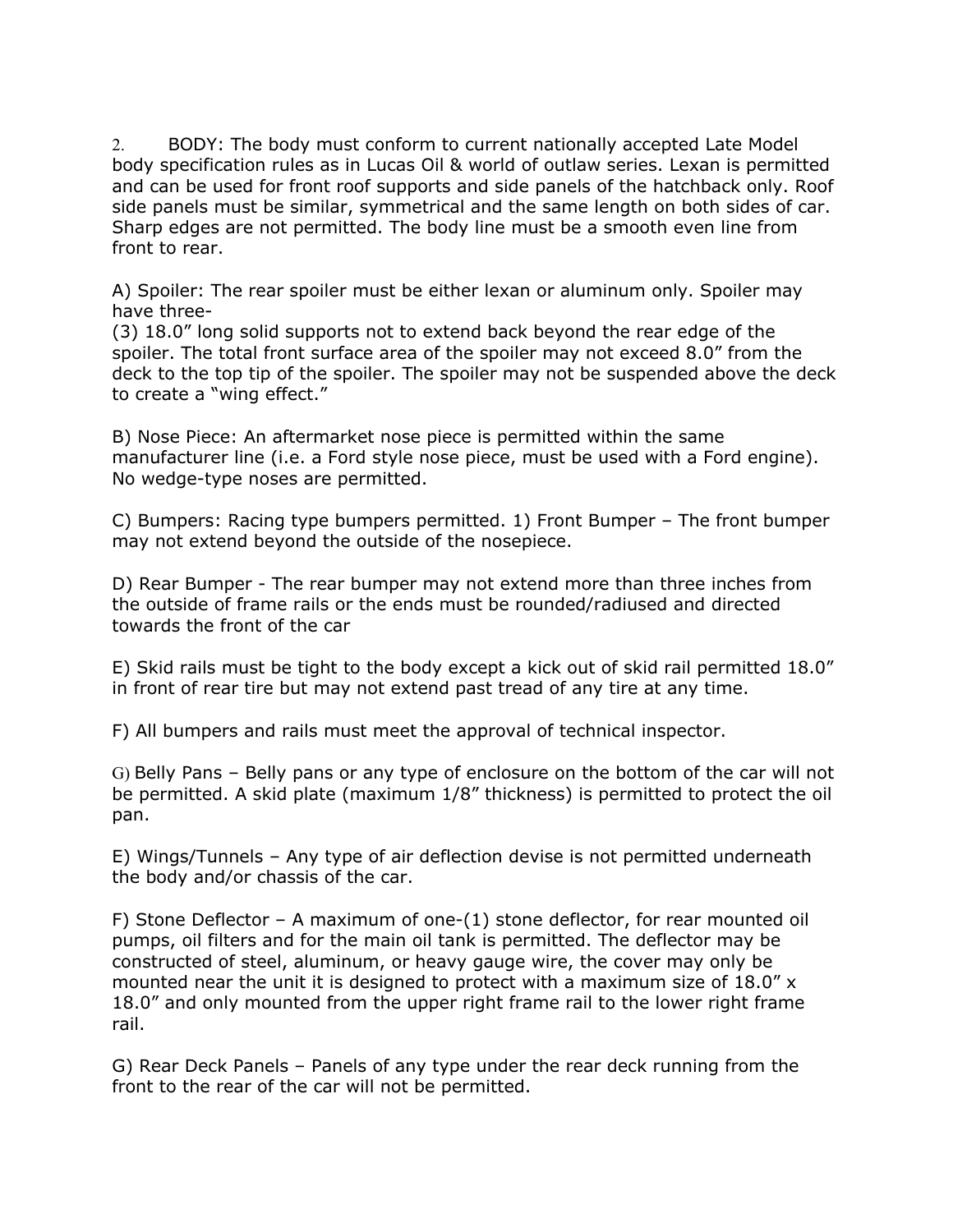H) Roof – The roof length from front-to-back must be a minimum of 44.0" with a maximum of 54.0".

I)Windshields / Window Openings: All cars must have an approved protection in front of the driver in the windshield opening with a minimum of three-(3) vertical bars (no less than 3/16" in diameter). A screen for protection is also highly recommended.

J) Window Nets: Full size window nets or sprint nets are mandatory at all times in the left side window unless approved arm restraints are used by the driver. The seat belt buckle method of mounting is recommended. Window nets must release from the top and be attached to the roll bars only. The side window areas must remain open at all times other than window nets.

K) Mounting of Components: All body components must be firmly attached to every car competing in any race. Any car may be black flagged or denied entry to start qualification or a race if any of the aforementioned items are not attached unless the Technical Inspector gives prior approval.

L) Repairing of Components: Body components may be repaired and must be approved by the Technical Inspector prior to returning to the speedway for competition. The Technical Inspector reserves the right to disallow a repaired car from competition that does not appear to be properly repaired. Once a body is repaired from its original form, BAPS MOTOR SPEEDWAY management and the Technical Inspector assume no liability for any injuries that may occur as a result of this repair regardless of the approval given to compete with that repair.

M) Other Late Model Body Rules – Please refer to the following diagrams for any other rules not covered in the rules above.

3. BOLTS AND FASTENERS: Only equivalent stock or upgraded steel fasteners and bolts may be used on the car. Fasteners may be drilled for safety wire but intentional weight saving modifications is not permitted. Aluminum and titanium bolts are illegal.

4. BRAKES: The brake system must be a conventional hydraulic type.

a) Brake Lines: Steel, aluminum, rubber or steel-braided brake lines are permitted. Plastic is not permitted.

b) Brake Bias or Proportioning Valves: Brake bias or proportioning valves are permitted. Complete elimination of the brake by a valve at any wheel is permitted.

c) No titanium inboard brake rotors or titanium rotors allowed which includes left front & right rear.

5. DRIVELINE/TRANSMISSION: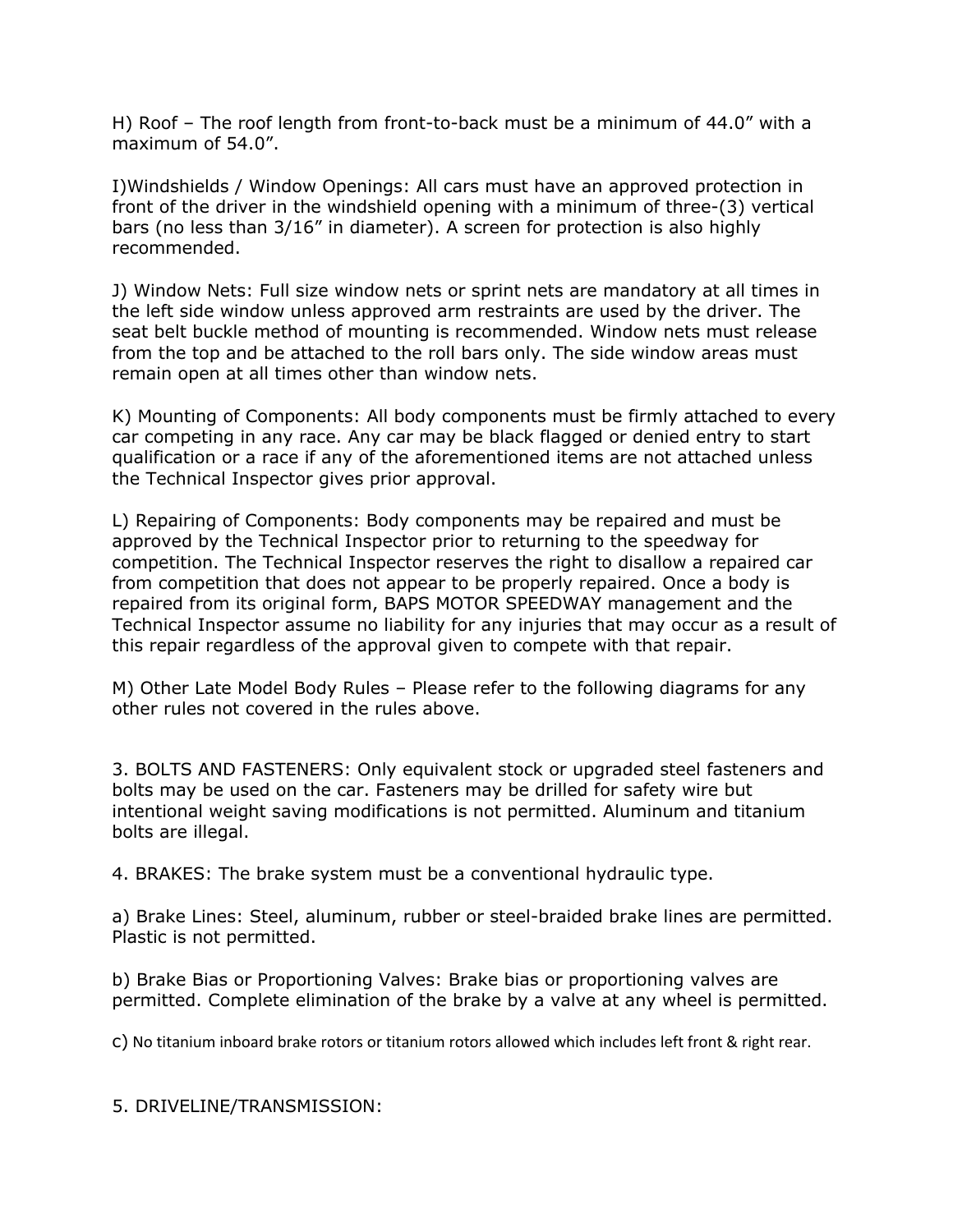a) Transmissions: Aftermarket in/out boxes and aftermarket "quick change" transmission units (such as those manufactured by Bert, Brinn, Falcon, or Jerico Transmissions) are permitted.

b) Driveshaft: The driveshaft must be one piece in design. The U-joints must be steel, and Driveshaft must be steel, Carbon Fiber, or aluminum only. The driveshaft must be painted white or silver. Any other type of exotic lightweight metal driveshafts, flanges and u-joints are not permitted.

C) Driveshaft Retainers: Must have at least one-(1) 360-degree driveshaft hoops (minimum 0.25" thick and 2.0" wide) or similar. The design of the driveshaft retainer will be the sole discretion and responsibility of the driver and the tech inspector may prohibit a car from competing in which he/she feels the driveshaft is not properly retained.

6. FRAME: The following measurements are minimums. Only those areas indicated will be subject to technical inspections. The top of the roll cage must be constructed high enough to cover the driver's helmeted head. No aluminum and/or soft metals are permitted.

a) The main lower frame rails must be either:

B) A minimum of 8.0" in circumference  $(2.0" \times 2.0"$  box) and have a wall thickness of no less than 0.080".

C) A tube frame design with main rails a minimum of 1.75" OD tubing with a minimum wall thickness of 0.083". The main frame rails must extend from front bumper supports to the rear bumper supports.

D) A Maximum of 25 ½ inches from the center of the ball joint to the front of the motor plate/engine bell housing flange will be permitted.

E) Roll Cage Construction: The roll bars must be a boxed frame, well braced of at least 1.5" O.D. steel pipe or tubing, with a wall thickness minimum of 0.080" DOM steel or 0.065" chrome-moly tubing allowing for manufacturers tolerance. The driver's side must have a minimum of four protective sidebars and three protective bars on the opposite side of cage.

F) Firewall: A metal firewall is mandatory between the driver's compartment and the engine as well as the driver's compartment and rear end/fuel cell compartment.

G) Floor Pan: All cars must have a steel or aluminum floor pan under the driver, and it may be raised 9.0" to allow clearance for the header.

H) Interior: The interior of car should allow for easy access to driver from either side of car and be clear of material or construction methods that could cause injury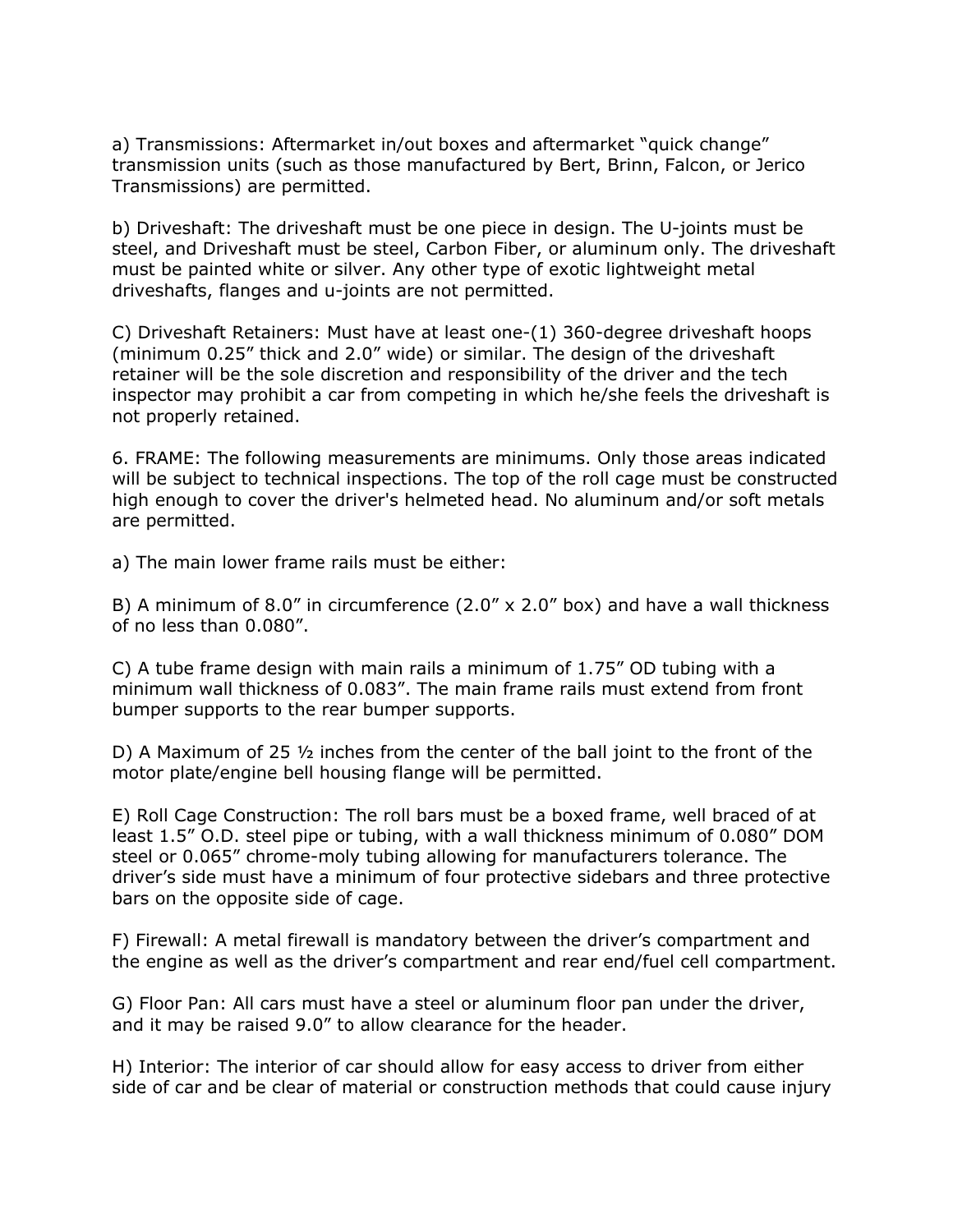to the driver. No raised edges inside of car. Car must have a solid fire wall that meets approval of the technical committee.

7. FUEL CELL: Any approved metal fuel cell must be used and remain securely mounted in the rear compartment of the car.

a) Fuel Straps: The fuel cell must be strapped down with securely with steel straps. The straps must a minimum 1/8" in thickness. The mounting of the fuel cell will be the sole discretion and responsibility of the driver and the tech inspector may prohibit a car from competing in which he/she feels the fuel cell is not securely mounted.

b) Check Valve: A check valve is mandatory on the filler pipe to prevent fuel spillage in the tank is turned over.

c) Fuel Cap: Make absolutely sure that you check the cap on your fuel cell for tightness before going onto the racetrack. The cap should fit snugly onto the cell.

D) Fuel Filters: Aftermarket fuel filters may be used. Glass fuel filters are not permitted. Filters may not be located in the driver's compartment.

E) Fuel Pump: Electric fuel pumps are not permitted.

F) Fuel Cooling Devices: Fuel cooling devices of any kind are not permitted.

G) Fuel Lines: Any fuel lines passing through the driver's compartment must be securely encased in steel tubing. Fuel lines may be either rubber or steel braided. Fuel lines may not be attached to or near electrical wires.

8. HEIM JOINTS: Only steel or aluminum Heim joints are permitted.

9. MIRRORS: Mirrors are not permitted.

10. NUMBERS: The car must have numbers of contrasting car color from the body that are a minimum height of 18.0" and width of 4.0" on both doors and a minimum height of 24.0" and width of 6.0" on the roof. Metallic or foil numbers are not recommended and highly discouraged. Scorers will not accept the responsibility for incorrect scoring of cars in which numbers are not clear or easily read from the Control Tower.

11. RADIOS: One-way or two-way communication radios are not permitted with the exception of the mandatory track Raceiver radio on the track designated frequency only (Freq. 0000).

12. REAR ENDS: A Ford 9" rear end or aftermarket quick-change rear end is permitted. Rear ends may be locked by welding the spider gears. Limited slip/ratchet differentials and Tru-track type are permitted. Only OEM type bearings are permitted. Hemispheric or similar type bearings are not permitted.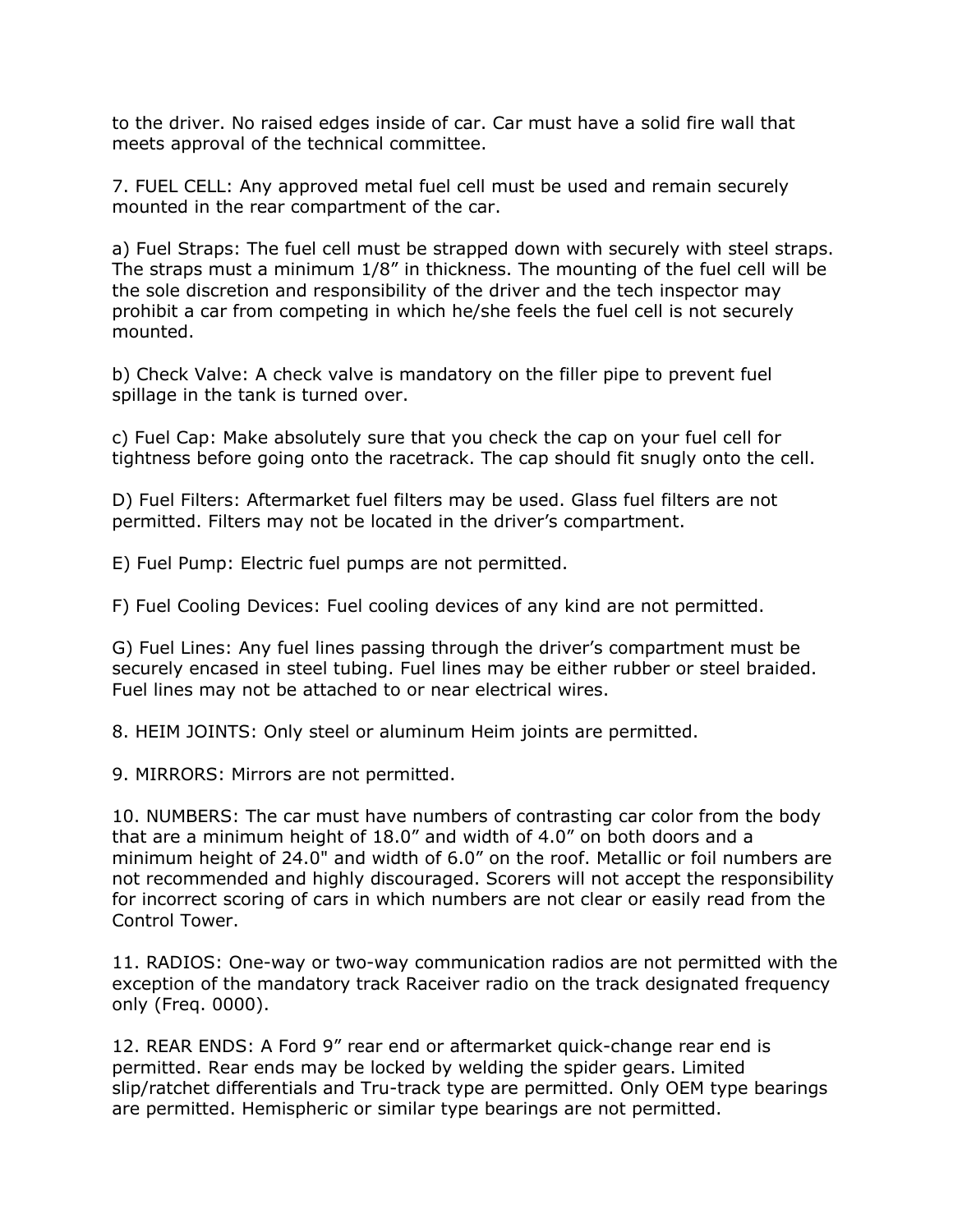- A. Rear End Mounting: Floating type rear axle housing mounts are permitted.
	- B. Rear Axles: Only steel axles are permitted. Axles may be gun-drilled. Floater axles are permitted. Crowned axles are not permitted.

13. SEATS: Only BAPS MOTOR SPEEDWAY -approved factory-manufactured metal seats may be used. No homemade seats will be permitted. Lightening the seat by anyone else other than the factory is not permitted. Lumbar supports and head and shoulder supports on the seat are highly recommended.

a) Mounting of the Seat: The seat may be moved within the driver's compartment (remaining within the same general area as the general design) without moving or changing existing bars in the frame. The seat must be mounted directly to the frame. When mounting the seat forward, use a flat piece of steel or aluminum behind the seat (don't just use bolts in encased tubing). The use of wood as supports, or mounting brackets is not permitted. The presiding tech inspector shall have final approval of the mounting of the seat. BAPS MOTOR SPEEDWAY management and the Technical Inspector assume no liability for any injuries that may occur as a result of the mounting of a seat, regardless of the approval given to compete with that seat and its location.

b) Racing Harness: All cars must have a BAPS MOTOR SPEEDWAY -approved type of five-(5) point racing harness (minimum 3" wide) that is equipped with a quick release buckle unless otherwise designated. Be sure to regularly check your racing belts for damage such as fraying, tearing, etc. If this should occur, the belts should be replaced immediately. BAPS MOTOR SPEEDWAY endorses the belt manufacturer's recommendation that the belts be changed two (2) years after the date stamped on the SFI tag regardless of the number of times the car has been raced. The racing belts are similar to a helmet, in that they are designed for protection in only one major impact. If you have had a significant incident, the manufacturer strongly recommends immediate replacement of the belts. Also, make absolutely sure that your five-point racing harness is totally secured and that you have pulled the straps as tight as possible anytime you drive the car.

14. SHOCKS: Only one Rebound and one compression adjustable steel or aluminum shock allowed. Only Rubber Shock bumpers are permitted. More than one shock per wheel is permitted. Driver adjustable shocks or driver adjustable weight jacks are not permitted. External canister gas shocks are permitted. No torsion bar suspension. No electronic adjusting is permitted.

15. SUSPENSION (Front): Any type of upper or lower control arm may be used. Ball joint substitution is permitted.

a. "Rear" The following parts are not permitted includes air shocks, air springs, air bumps, air dumps and spring rods.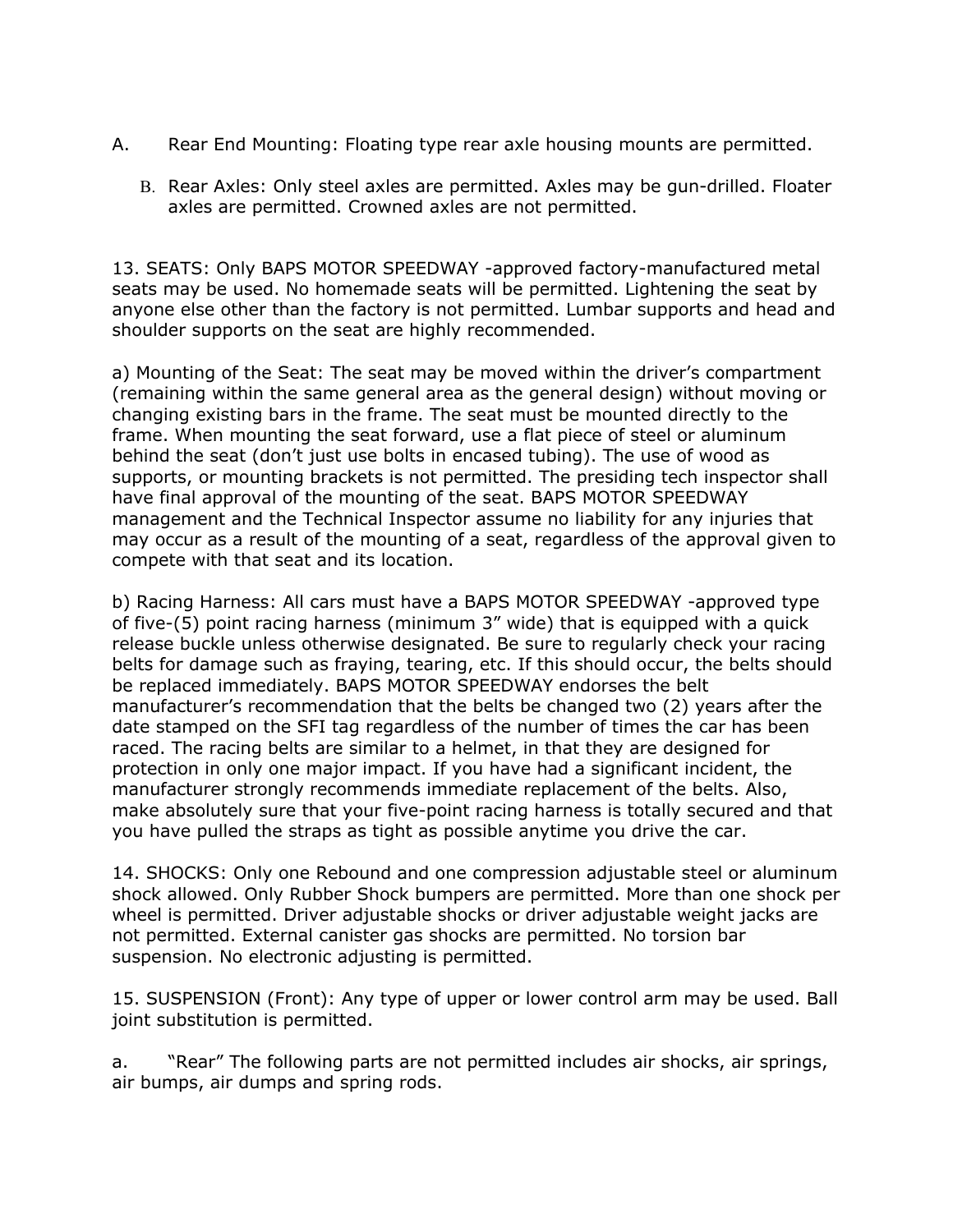16. TIRES: Only an 11-inch Hoosier brand tire (either Hoosier Economy or Hoosier Spec) is permitted for competition. The largest tire permitted is the Hoosier Economy 11-inch tire measuring 16.75 inches from sidewall to sidewall with a 93 inch circumference. The tires must be a 1300/D-15 or harder compound.

a) Hardness: The composition and character of the tire may not be altered from original. This includes soaking, softening or recapping. If any tire is found to be below the manufacturer's standard for that tire on the durometer, the driver may be disqualified for that event and the tire and wheel will be confiscated immediately. That tire will be reviewed and the driver may face further possible penalties. The wheel will be returned to the driver. Tire warmers and any other means of artificially warming tires are prohibited. NOTE: Anyone caught using or possessing tire softener in their hauler or pit area will be subject to penalties from SS management.

17. TRACTION CONTROL DEVICES: No electronic or computerized wheel spin/traction control devices are permitted. Any driver caught using these devices will be suspended for a minimum of one-(1) year.

18. WEIGHT: No car shall weigh less than 2,350.0 lbs. with the driver after any event. Weight of the car is defined as driver in the seat, hands on steering wheel, helmet on their head and feet on the pedals after the event. Competitors are not permitted to fill the fuel cell with fuel after the event in order to meet the minimum weight requirements. Cars missing body components will be taken into account in terms of weight after an event. If the weight loss is excessive, the driver will be asked to supply the missing parts, otherwise no tolerance on the weight will apply.

A) Ballast: All added ballast must be painted white with the car number marked on each piece. The weight must be visible to the technical inspector upon inspection (i.e. nothing permitted in the frame rails).

- B. Mounting Ballast: The blocks must be securely mounted to the frame using a minimum of two-(2) 0.5" or larger bolts. Ballast may not be placed anywhere within the driver's compartment, on the firewall, in the fuel cell, etc. The mounting of the ballast is subject to the final approval of the technical inspector. No ballast is permitted above the deck level.
- C. Weight Shifting Devices: No devises (either mechanical, hydraulic, electric) for shifting weight is permitted.

19. WHEELS: Any automotive steel or aluminum wheel that has a maximum 14.0" width is permitted, excluding the bead lock are permitted. Heavy-duty wheel studs and lug nuts are highly recommended. Bleeder or relief valves are permitted in the wheels. Wheel spacers are permitted. No electronic Bleeders

a) Wheel Covers - Metal or plastic wheel covers are permitted. Must be securely fastened to wheel. Foam mud plugs also permitted.

20. WHEELBASE: The minimum wheelbase is 102.0" with no tolerance.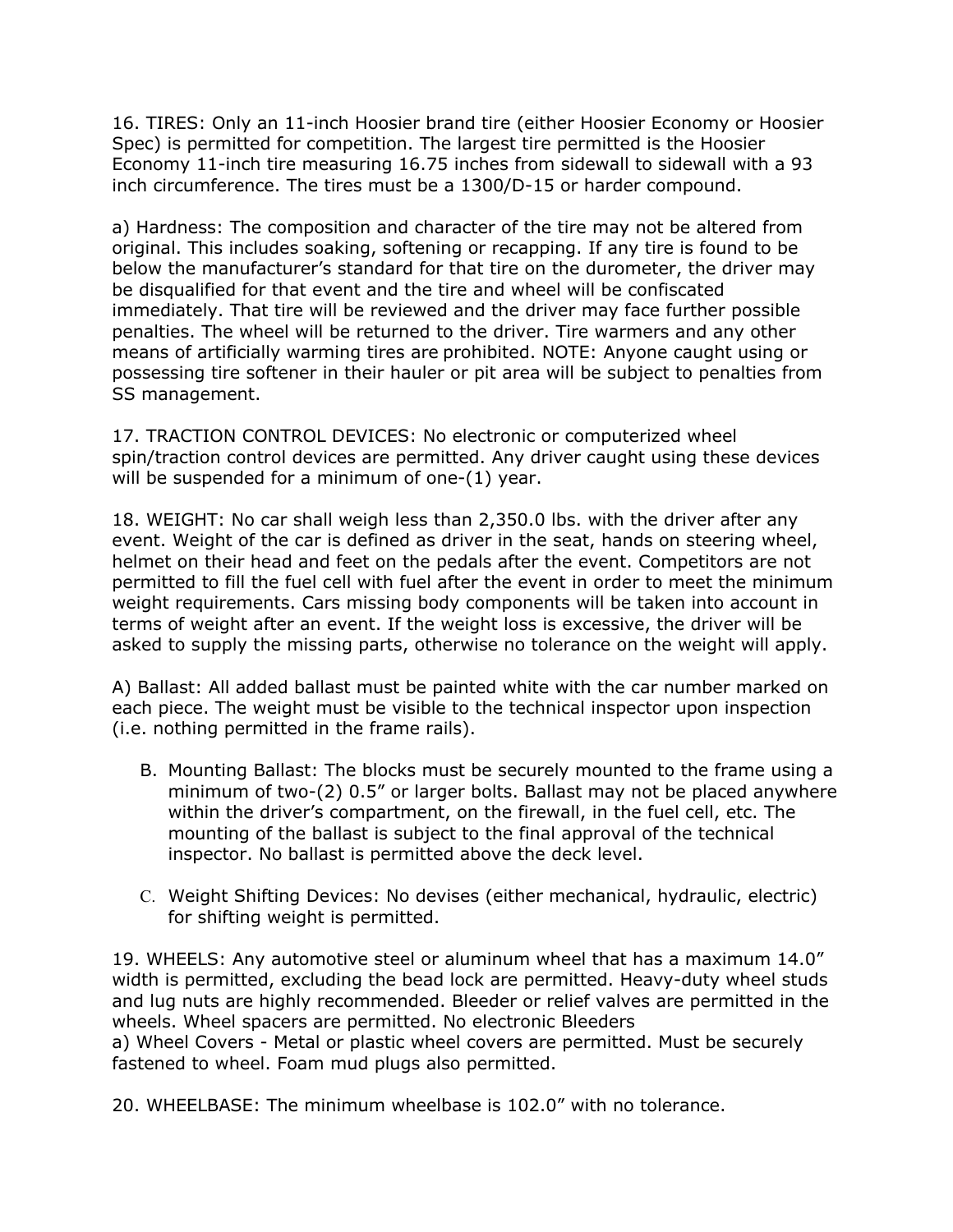21. No signaling devices that light up and or do not light up. Also flashlights, glow sticks, anything electricity and/or two-way radio communication or any electronic communication with drivers will not be permitted.

ENGINE SPECIFICATIONS for LATE MODELS: 1. ENGINES PERMITTED: The engine must not exceed 362 cubic inches with all engine cylinders machined from steel alloy only. All factory identification numbers and/or part numbers must remain on crank and heads. Stroker-type engines are not permitted.

The use of titanium for rods, rod caps, crankshafts or headers is strictly prohibited. It is highly recommended to use a #12AN fitting or one inch plug in the oil pan for inspection purposes. If there is not one, the oil pan must be removed for inspection. Needle bearing camshafts, crankshafts and rod bearings are not permitted.

BATTERY: Any battery must be used and securely mounted between the frame rails. The battery may not be located in the driver's compartment. A battery shutoff switch is mandatory and should be easily visible from outside the car and marked "on/off".

BLOCK: The engine block must be a standard production block or approved stock dimension aftermarket block that was 362 cubic inches or less originally. No aluminum blocks. The Chevy bow-tie, Ford SVO, DART or World Products block is permitted. Billet machined blocks or heads are not permitted. Only two-(2) valves per spark plug are permitted. Double overhead cams are not permitted. Turbinedriven, big blocks, turbos, blowers, superchargers or offset engines are not permitted. Computer operated or controlled parts such as fuel injections or fuel systems are not permitted. Main bearing cap must be iron or steel. The lifter bore must remain stock.

CAMSHAFTS: Flat tappet camshafts only are permitted. No mushroom or roller camshafts or roller ball lifters are permitted. Gear drive units permitted. No externally adjustable cam timing device.

a) Cam Bearings: Must remain as "stock" Babbitt type. Roller bearings are not permitted.

5. CARBURETORS: A maximum of four barrels of carburetion permitted. Only one carburetor per engine is permitted. No super chargers, fuel injection or turbo chargers.

The carburetors, float bowls, booster, venturi area (casting ring may be removed), butterflies, throttle shaft and base plate may be altered.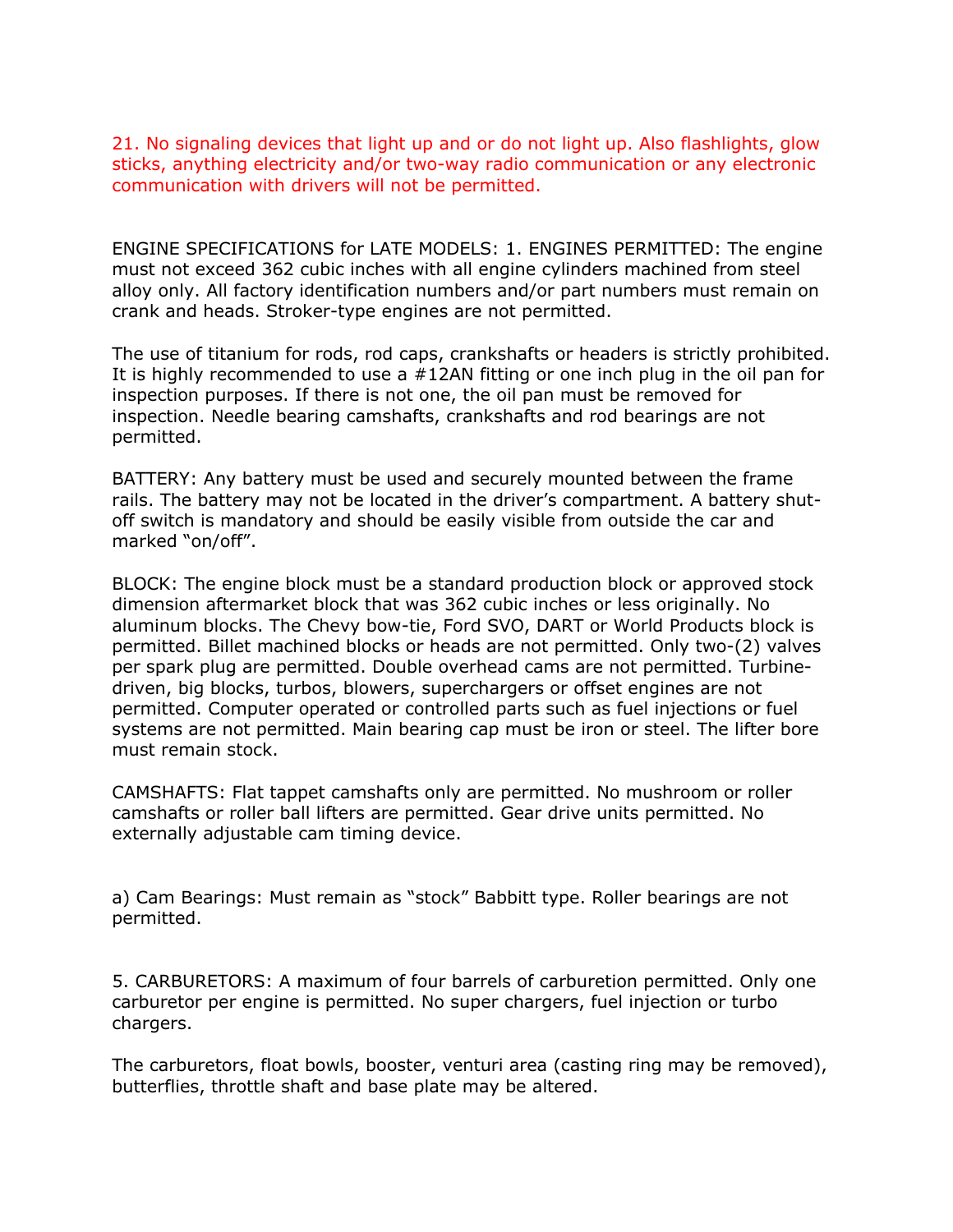The choke may be removed but all screw holes must be permanently sealed. The choke horn may be removed.

The idle holes may be drilled, and the butterfly screw ends may be cut even with the shaft.

Carburetor jets may be changed.

Modifications or components to increase or restrict airflow to the carburetors (such as velocity stacks, heat deflector shields, internal modifications not listed above, etc.) are not permitted.

Carburetor Adapter: Only a one or two-piece aluminum or phenelic carburetor adapter may be installed between the intake manifold and carburetor. A one-piece gasket may be installed between the carburetor and adapter and between the intake manifold and adapter. Intake/carburetor height to be a maximum of 8.50" measured from the top of the carburetor bowl using a straight edge from the bowl to the #3 or #4 runner of the intake manifold measured from where the intake manifold meets the cylinder head (not the top of the intake runner).

6. CLUTCH: Must have an operational clutch and starter. A multi-disc clutch permitted. Stock configuration clutch must have a full scatter shield of at least 0.25" thick steel or an approved bell housing. Automatic transmissions are not permitted.

a) Clutch Master Cylinder: Aftermarket clutch master cylinders are permitted. b) Clutch Lines: Rubber, steel or steel-braided clutch lines are permitted.

# 7. CYLINDER HEADS: 2022 CYLINDER HEAD RULES ADJUSTMENTS.

- 1. Any cast Iron/steel cylinder head that meets the following parameters:
- 2. No aluminum cylinder heads.
- 3. 60cc minimum combustion chamber volume.
- 4. 225 cc maximum intake runner volume, no raised runners from factory stock runner floor.
- 5. No porting or polishing of runners or combustion chamber, machine or chemical, except for  $\frac{3}{4}$ " to match intake ports.
- 6. No spread port exhaust configuration.
- 7. Maximum 2.08" intake valves: maximum 1.625" exhaust valves; only valves with 11/32" minimum valve stem.
- 8. Factory stock valve angles; chevy 23 degrees, Ford 20 degrees; 1 degree tolerance.
- 9. No titanium valves steal or stainless steel only; No titanium valve springs; any retainer/keeper may be used.
- 10. No relocation of rocker arm studs from factory stock; factory stock valve guide angle only, no relocation.
- 11. Clean up of valve bowl to maximum 80 degrees is permitted.
- 12. Screw in 7/16" studs are permitted.
- 13. Roller rocker arms are permitted; shaft rockers permitted.
- 14. Angle milling is permitted.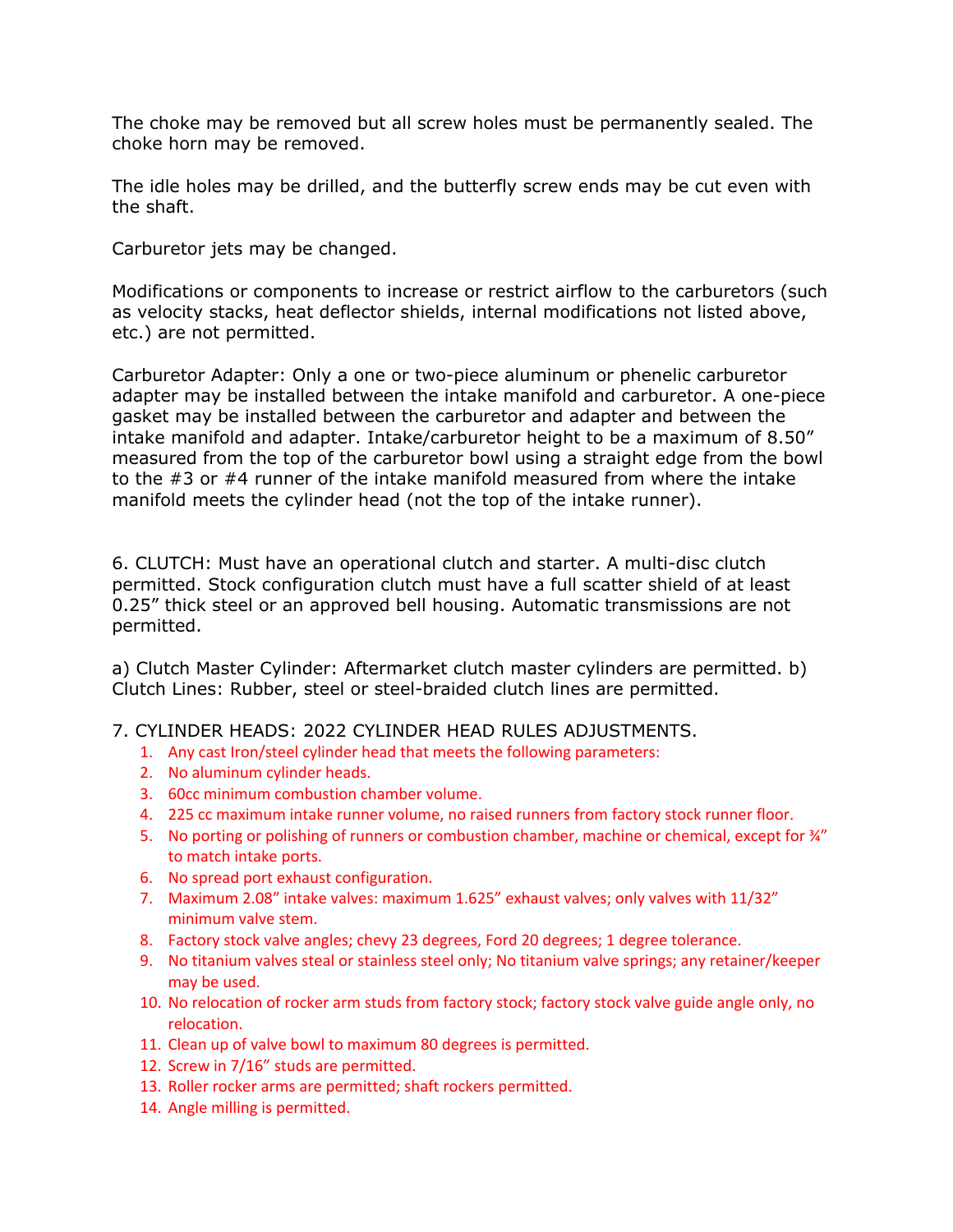- 15. Sparks plugs may be straight or angled.
- 16. Casting and part number identifications must be retained.
- 17. No Milling or machining for weight reduction.
- 18. Raised calve covers rails are permitted.
- 19. No restrictions on valve seats, valve guides, or spring seats.

Ford engines may use the following cast iron cylinder heads: ProAction (part numbers 35301, 35302 or 35303); World Products Windsor Sr. (Casting #1-061); Dart Iron Eagle (casting numbers 13310010, 13410010 or 13520020). The Ford "N" cylinder head, identified by a part number suffix "N351" or "N352" between the two lower left cylinder head bolt holes, is NOT permitted.

All heads must have a minimum 60cc combustion chamber. The "cc" measurement of the intake runner of head must remain stock with the exception of matching port.

Matching ports in the intake port of head is permitted. The depth maximum for matching ports is 0.75". The valve seat area may be cleaned up using a maximum 80-degree grinding stone. Screw-in studs, stud girdles and guide plates are permitted.

Unless otherwise stated, any cylinder head with evidence of sanding, polishing, relieving, grinding, porting, angle milling, chemical treating, abrasive blasting to the original cast form, will be declared illegal and penalized. O-ringing the head gasket seal area is not permitted.

Combustion Chamber: The combustion chamber may not be altered in anyway.

8. CRANKSHAFT: The crankshaft must be an OEM factory production or OEM stock dimension aftermarket cast iron or steel crankshaft. No swapping of crankshafts between manufacturers. The Ford SVO crankshaft number M6303-H351 is permitted. The MOPAR high performance crankshaft with part number P1420312 is permitted.

Polishing of any kind is not permitted. One throw on the crank must have no balancing holes in it. The minimum weight of the crankshaft must be 46.0 lbs.

Stroke: The stroke must remain OEM stock as currently delivered by OEM with the exception that it may turned a maximum of 0.040" under for the replacement of bearings. Offset grinding of the crankshafts is not permitted.

Harmonic Balancer: Aftermarket OEM stock "type" harmonic balancers are permitted.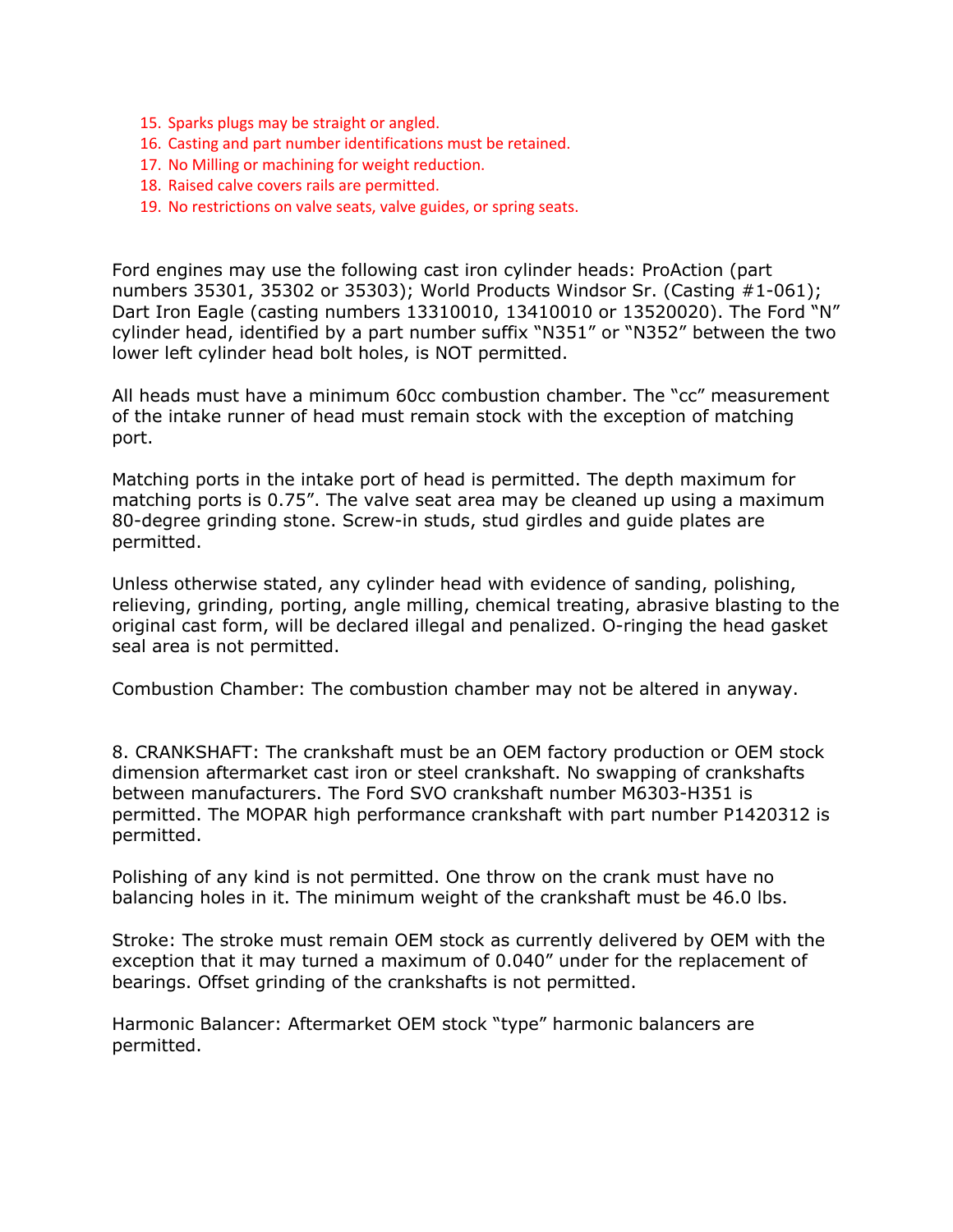EXHAUST SYSTEM: Any system designed to exit the car from behind is permitted. Exhaust may not exit through the side of the car. Header wrapping (tape) and ceramic coatings are permitted.

FUEL: Racing gasoline or methanol only is permitted. All fuel must be of the same specifications, specific gravity, color, smell of the Methanol or Gasoline only according to Federal Standards of Purity, Grade A or AA. No additives of any kind permitted. The track reserves the right to take specific samples of fuel at any time for testing purposes. Any additives/mixing detected in fuel may result in a disqualification, fine, suspension, loss of purse and loss of points or any combination thereof.

Laboratory Testing: BAPS MOTOR SPEEDWAY could conduct laboratory analysis of fuels. Samples for lab analysis may be taken from a competitor's fuel system at any time at the discretion of the Technical Inspector. Laboratory results will be the final determining factor of whether illegal performance additives are present in the particular fuel sample.

The specific elements which will be searched for include: aldehydes, aminodiphenyl, benzene (in excess of EPA limit), benzidine, beryllium compounds, bromine compounds, butadienes, chlorinated compounds, chromates, dioxanes, ethyl acrylate, ethylene oxide, hydrazine compounds, methylene dianailine, naphthylamine, nitrogen compounds (nitromethane, et al.), styrenes, toluidine and xylidine. Also added to this list will be substances deemed to exceed the Threshold Limit Values (TLV) or Biological Exposure Indicies (BEI) as listed by the American Conference of Governmental Industrial Hygienists (ACGIH).

Penalty for Fuel Rule Violations: Any competitor (driver and/or owner) caught using any of the illegal fuel additives as previously mentioned is subject to a minimum 60-day suspension from the date of the infraction. Suspensions will be determined based on the chemical composition of the additive in question.

11. GAUGES: Only onboard gauges that record the following information are permitted - water temperature, lap timer, RPM, oil pressure, oil temperature, brake bias pressure and fuel pressure. Direct reading oil temperature, fuel pressure and oil pressure gauges must use steel braided lines, not plastic or rubber. Onboard telemetry systems are not permitted.

12. IGNITION SYSTEM: The complete ignition/starter control system must be either electronic, single-point or dual-point distributor type ignition and may be aftermarket. Crank triggers or magnetos are not permitted. Ignition Switch: The ignition switch must be within easy reach of the driver and clearly marked.

Spark Plugs and Wiring: Any aftermarket type wiring may be used. The electrode of the spark plug must extend into the combustion chamber.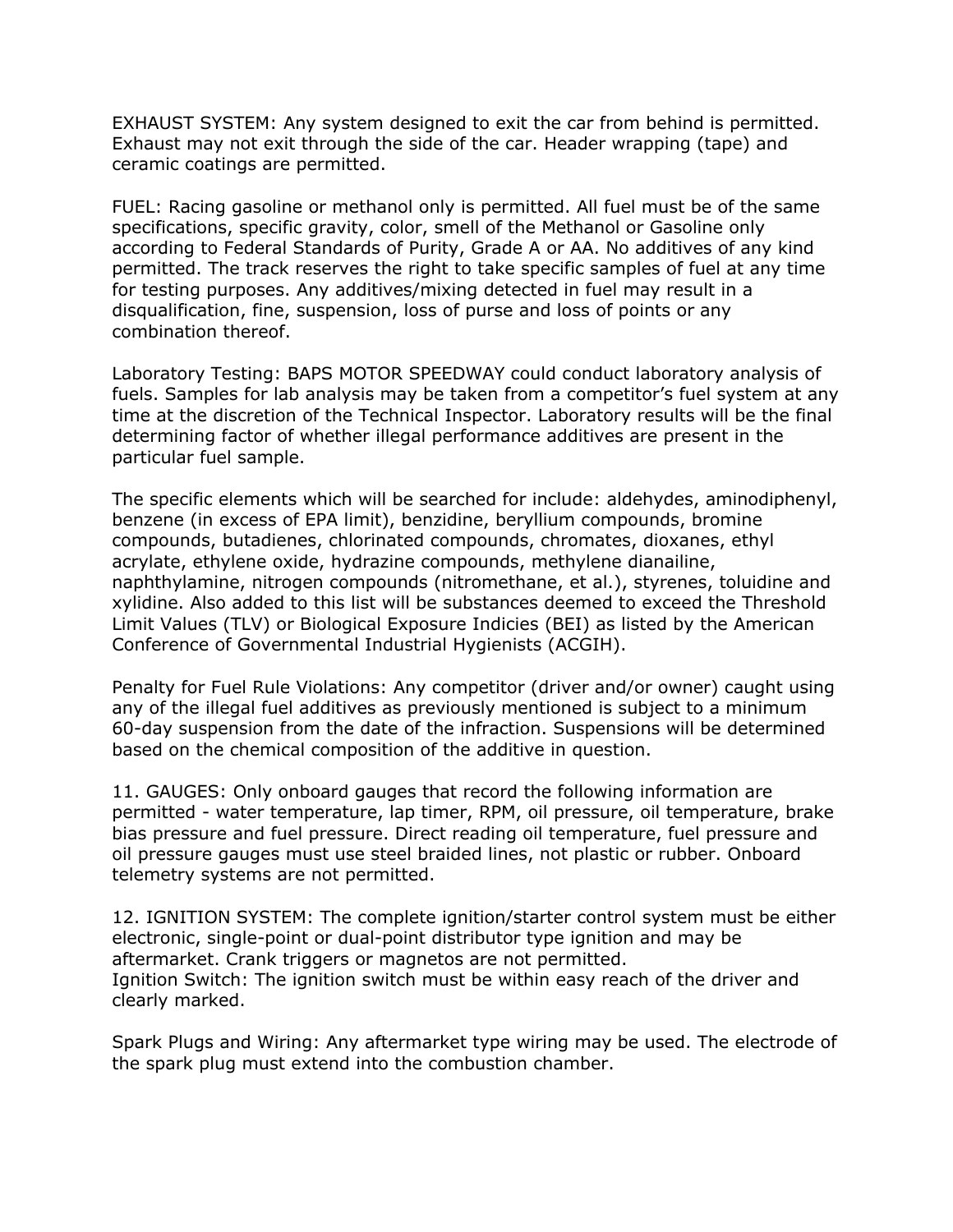13.Becoming effective in 2022, the following ignition boxes will not be permitted for use.

- a) MSD 6530
- b) MSD 65303
- c) MSD DIGITAL PROGRAMMABLE 6AL-2
- d) FAST IGNITION 307222
- e) Any device that changes or has the ability to change the ignition advance is not permitted.

INTAKE MANIFOLD: Any intake manifolds other than a smoke ram or tunnel ram is permitted. Intake/carburetor height to be a maximum of 8.50" measured from the top of the carburetor bowl using a straight edge from the bowl to the #3 or #4 runner of the intake manifold measured from where the intake manifold meets the cylinder head (not the top of the intake runner).

OIL ADDITIVES: Any competitor caught using any of the following combustion enhancing additives in the engine oil will be banned from all BAPS MOTOR SPEEDWAY events for a minimum of 60 days from the date of the infraction: hydrazine, toluene, dinitrotoluene, dioxane, propylene oxide, or nitropropane.

PISTONS & RINGS: Only flat top pistons are permitted with all three piston rings in place. Zero deck piston may not extend above the block. The ring lances and lowers part (skirt) of the piston may not be altered from the original in any way. Gas Ported pistons are permitted. Floating wrist pins are permitted. Valve reliefs may be cut into the pistons.

RADIATOR: Any aftermarket aluminum or copper radiator is permitted. An electric fan with a shroud is permitted. The radiator must remain in the engine compartment.

ROCKER ARMS: Roller rocker arms are permitted. Rocker arm studs may not be relocated. Shaft rockers are permitted.

RODS: A production rod from a V-8 engine under 362 cubic inches. Modification of rod length prohibited. Rods, block and crank to be used in the same combination that factory originally manufactured. Any stock dimension steel rod (No titanium) may be substituted.

Stock dimension includes length, wrist pin location and journal size. Approved aftermarket rod must be in factory condition, no polishing or reworking. No addition or removal of metal other than normal balancing. 6-inch rods permitted in all engines.

VALVES: Only steel or stainless valves are permitted (no titanium). Any spring, retainer or valve lock is permitted. Only stock OEM valve guide angle is permitted. Relocating valve guides is not permitted.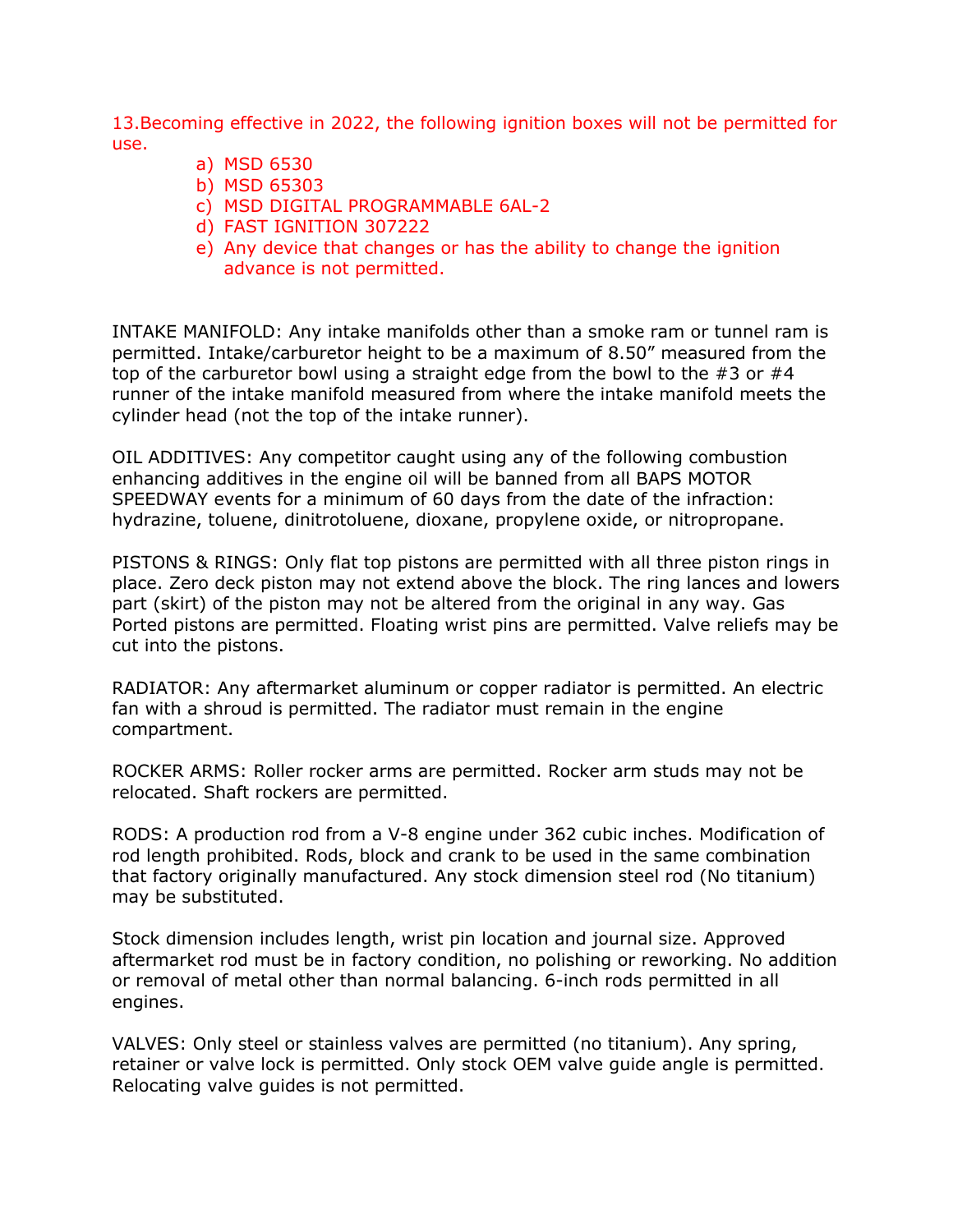WATER PUMP: Aftermarket aluminum OEM stock "type" water pumps and aluminum pulleys are permitted.

All engines must have a 3/4-inch inspection hole on either side of the oil pan but must align with one of the main journals and must allow access by magnet or bore scope camera to the main rod/journal area without interference of windage tray or 2x4 frame rails. If not, oil pan must be removed for inspection at the track's tech facility.

#### BACK UP CAR:

 A back up car may be introduced at any time between hot laps and the start of the A-feature due to the original car not operating properly and/or from extensive damage. Such determination will be the sole discretion of the track officials. One a car has been withdrawn from an event, that car will not be allowed to be resubmitted to competition during that event. A backup car may be obtained from any source and does not have to be part of a team's original equipment.

 -If a driver is qualified for the feature and goes to a backup car. that driver will start last in feature. -Back up must also be qualified.

JUST BECAUSE ITS NOT MENTIONED DOESN'T MEAN ITS LEGAL

Any competitor that refuses tech will automatically be disqualified and will be scored last in that event. The competitor will also forfeit his earnings on that race night as well as loss of points and will serve a one race suspension with a fine of \$500.

POSTED AT THE PIT SHACK DURING SIGN IN AND LINEUP BOARDS! PAYOUTS ARE ONLY PAID UNTIL 30 MINUTES AFTER FINAL CHECKERED FLAG ON RACE NIGHTS. PAYOUTS MUST BE PICKED UP AND WILL NOT BE MAILED. NO EXCEPTIONS!

IF YOUR CLASS IS TECHED AND YOU ARE NOT WILLING TO WAIT UNTIL TECH IS COMPLETED. YOU CAN RECEIVE PAYOUT FOR THE PLACE WHERE YOU FINISHED THAT NIGHT, BUT PAYOUT FOR THE PLACE IS FROZEN AND WILL NOT BE ADJUSTED IF TECH RESULTS IN A CHANGE IN THE RACE FINISH.

#### PURSE:

1.\$800 2. \$500 3. \$400 4. \$300 5. \$200 6. \$175 7. \$170 8. \$160 9. \$150 10. \$140 11. \$130 12. \$125 13. \$120 14. \$120 15. \$115 16. \$100 17. \$100 18. \$100 19. \$100 20. \$100 21. \$100 22. \$100 23. \$100 24. \$100

POINT FUND: 1.\$1000 2. \$700 3. \$600 4. \$500 5. \$400

Late Models 2022 rules/ Penalties

Rule: 1st Offense 2nd Offense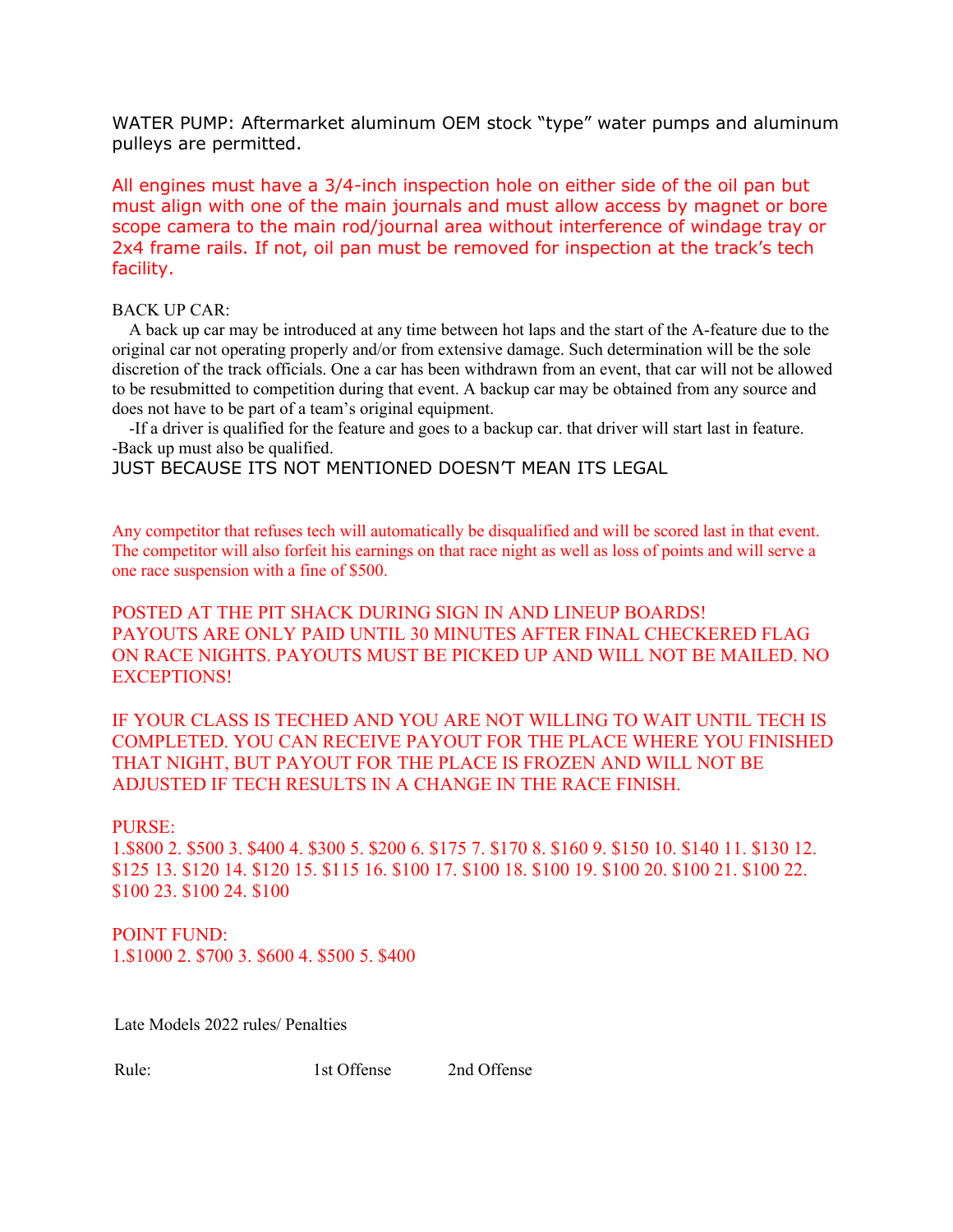# Tires Soaking/Conditioner 200-point loss 200-point loss 2-Race Suspension 5-Race Suspension \$500 Fine

| Fuel                                      | 200-point loss 200-point loss<br>\$300 Fine | 2-Race Suspension 5-Race Suspension<br>\$500 Fine                    |
|-------------------------------------------|---------------------------------------------|----------------------------------------------------------------------|
| No Super/turbo chargers<br>Fuel Injection | \$1000 fine                                 | 5-Race Suspension Season Suspension<br>\$1000 fine                   |
| Crank (Light Weight)                      | \$500 Fine                                  | 5-Race Suspension Season Suspension<br>\$1000 fine                   |
| Carburetor (illegal)                      | \$500 Fine                                  | 5-Race Suspension Season Suspension<br>\$1000 Fine                   |
| Heads<br>Aluminum                         | Season Suspension LIFE BAN<br>\$1000 Fine   | \$1000 Fine                                                          |
| Relocation rocker Arm                     | \$500 Fine                                  | 5-Race Suspension Season Suspension<br>\$1000 Fine                   |
| No Porting/Polishing                      | \$500 Fine                                  | 5-Race Suspension Season Suspension<br>\$1000 Fine                   |
| Cams<br>Mushroom/Roller Cams              | 200-Point Loss                              | 200-Point Loss<br>2-Race Suspension Season Suspension<br>\$1000 Fine |
| Exceeding Cubic Inch Limit 200-Point Loss | \$500 Fine                                  | 200-Point Loss<br>5 Race Suspension Season Suspension<br>\$1000 Fine |
| <b>Block</b>                              |                                             |                                                                      |
| Not Cast Iron                             | Season Suspension                           |                                                                      |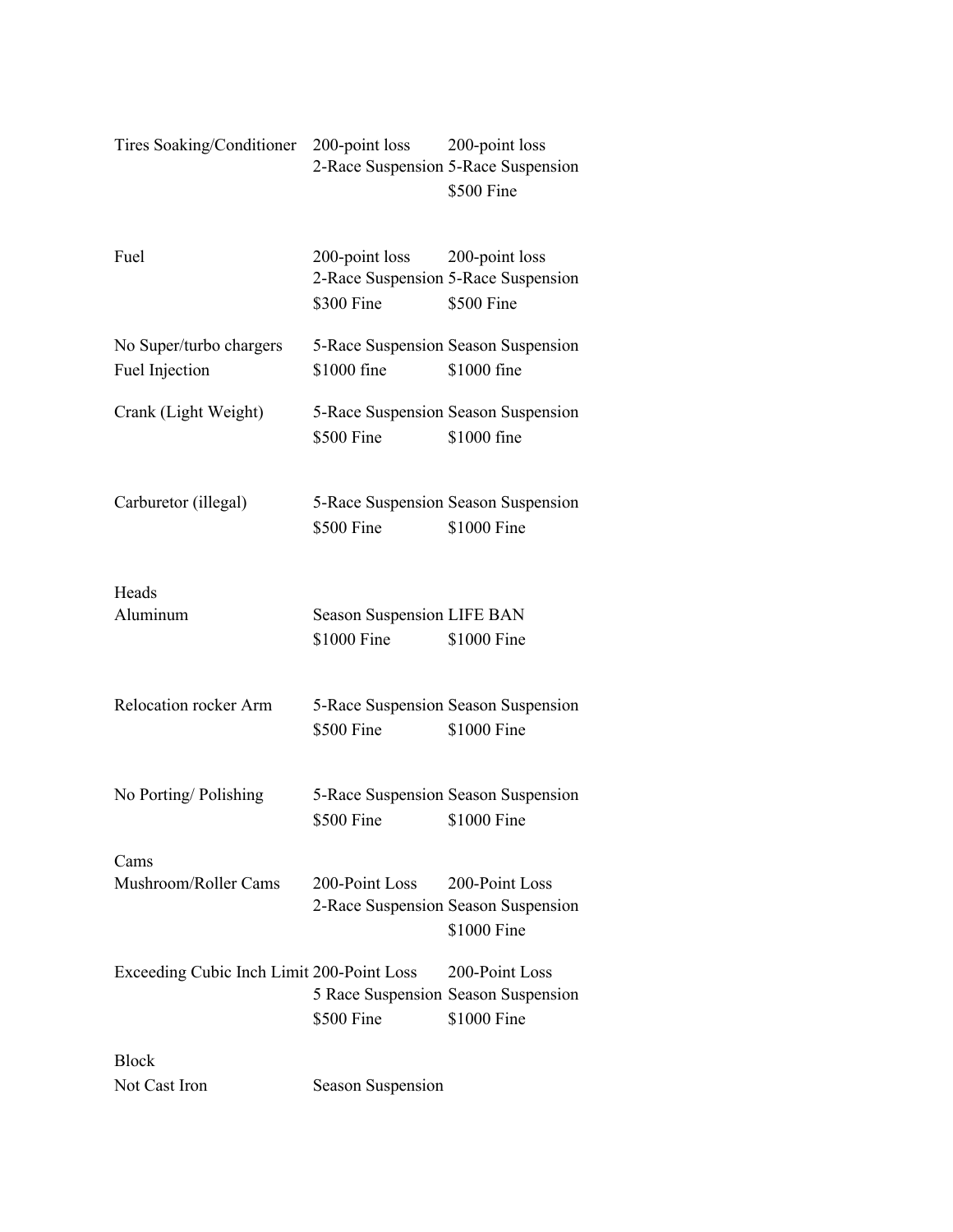Late Models 2021 rules/ Penalties

Rule: 1st Offense 2nd Offense Chassis: The main lower Frame rails must be either. (A minimum of 8.0" in circumference 200-point loss 200-point loss 2.0"x 2.0" box) and have a wall 2-Race Suspension Season Suspension Thickness of no less than 0.080. \$500 Fine \$1000 Fine \$1000 Fine A tube frame design with main rails a min 200-point loss 200-point loss Of 1.75" OD Tubing with a min wall 2-Race Suspension Season Suspension Thickness of 0.083 \$500 Fine \$1000 Fine \$1000 Fine Cockpit Adjustable shocks 200-Point Loss 200-Point Loss 2-Race Suspension 5-Race Suspension \$500 Fine \$1000 Fine Thru Rod Shocks 200-Point Loss 200-Point Loss 1-Race Suspension 2-Race Suspension Electronic Bleeders 100-Point Loss 200-Point Loss 1-Race Suspension 2-Race Suspension Traction Control Season Suspension LIFE BAN \$1000 Fine

POINTS STANDINGS: IN THE EVENT OF A TIE IN THE FINAL POINT STANDINGS, THAT TIE WILL BE BROKEN BY THE NUMBER OF WINS AT BAPS MOTOR SPEEDWAY, IF THERE IS A TIE IN WINS IT WILL THEN BE BROKEN BY THE MOST TOPS 5's AT BAPS MOTOR SPEEDWAY IF THERE IS A TIE IN (TOP 5'S) IT WILL THEN BE BROKEN BY AVERAGE FEATURE FINISH OF ALL POINT RACES AT SUSQUEHANNA SPEEDWAY.

FAILURE TO ALLOW A BAPS MOTOR SPEEDWAY TECH OFFICIAL TO DO HIS OR HER JOB WITH THE TECH PROCESS WILL RESULT IN THE ABOVE PENALITY FOR THE CATEGORY BEING TECHED THAT NIGHT.